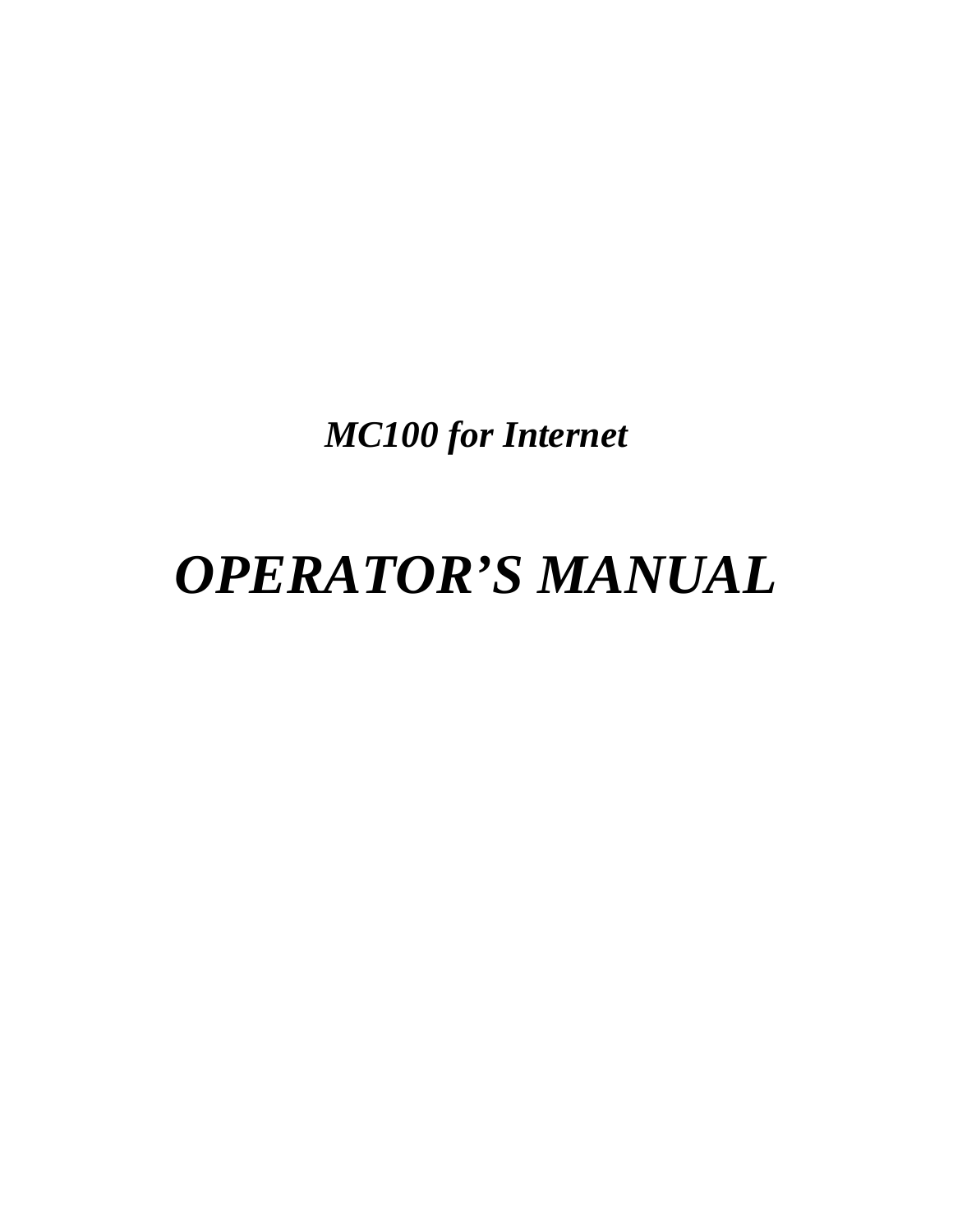## **MC100 for Internet**

#### *1. What is MC100 for internet?*

MC100 for Internet (MC100 for Windows Version 4.xx) is designed for plant wide monitoring and programming of MasterTrace heat tracing controllers using a standard PC running Windows 95, 98, NT4, 2000, XP, Vista, and Windows 7, 8, 10 operating systems. It communicates with control modules through RS485 serial link with facilities for bringing data on any part of network to the desk top and controlling the operation of heat tracing controllers remotely. With its server/client Internet communication capability, cross continent control and maintenance of heat tracing systems are realities. It provides a graphical user interface to allow the operator to easily and quickly interpret the data collected from the field and program the controllers as required.

#### *2. Technical support*

There are two ways to get help. (1) Read this manual which is also embedded in the MC100 software. (2) Phone Nextron personnel to get help. Yuming Zeng is the engineer manager in charge of the development of MC100 for Internet. He can be reached at (403) 735-9555 Ext. 241.

#### *3. MC100 Screen Structure*

A typical MC100 screen is shown in Figure 1. It consists of 4 major parts. They are: (1) **System pull-up menu**; (2) **Speed bar**; (3) **Function window**; (4) **Status bar**.



Figure 1 – MC100 screen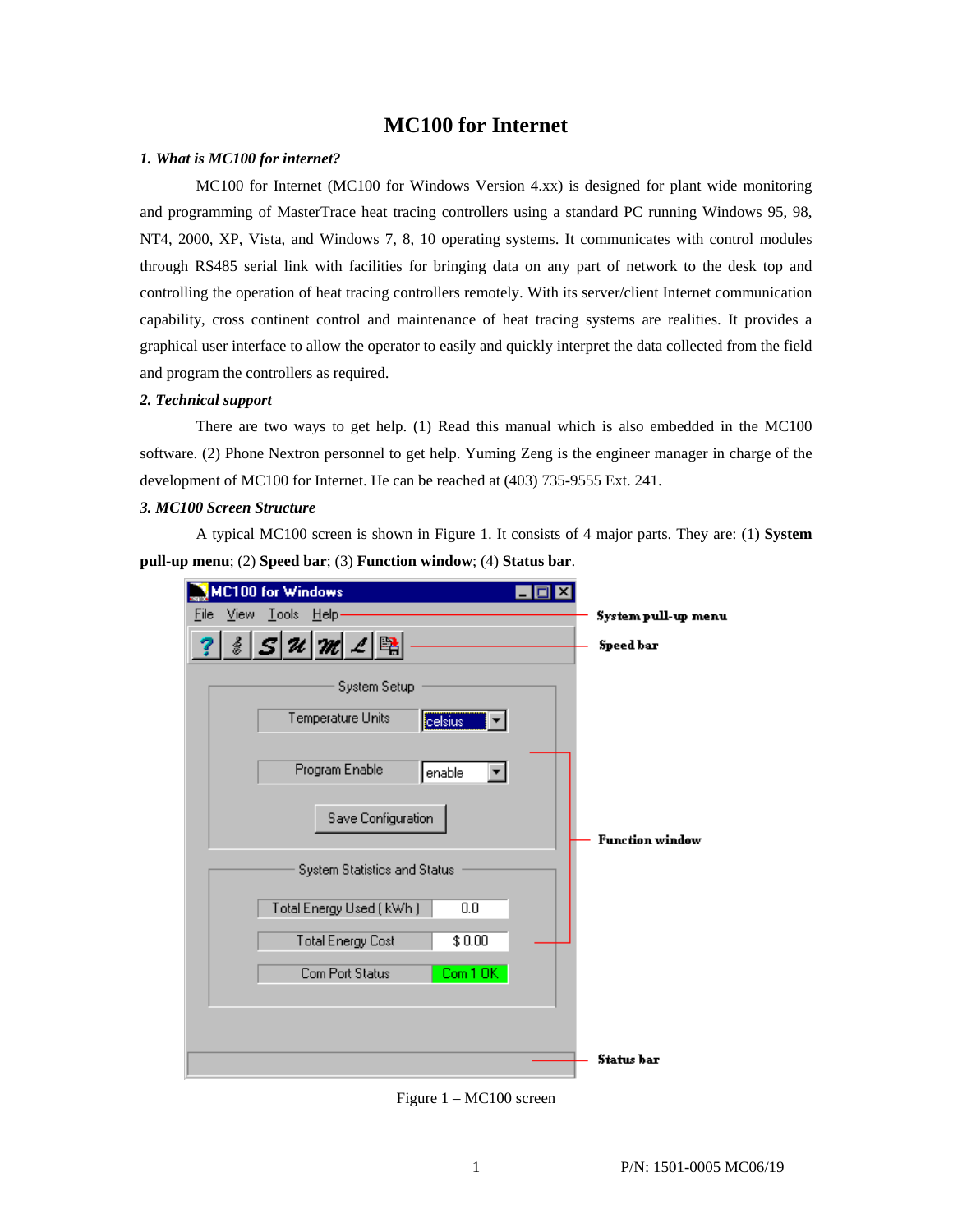Although **System pull-up menu** provides the complete access to any **Function window**, the speed button on the **Speed bar** offers one-click access to some often-used **Function windows** and tasks. **Function window** is MC100's primary working area. It displays all kinds of information which MC100 gathers from each heat-tracing controller in the network. It also provides a graphical-user-interface system for user to interface with controllers and setup tasks. **Status bar** is used to display hint message whenever the mouse cursor is placed over an object.

#### *4. System Function Window*

**System Function Window,** as shown in Figure 2, is the first function window appearing on the screen immediately after the launch of MC100. Later, it can also be opened via **View|System** menu. There are two panels on the window. One is **System Setup** and the other is **System Statistics and Status**.

| <b>MC100 for Internet</b><br>$\sum_{i=1}^{n}$                               |                                                      |  |
|-----------------------------------------------------------------------------|------------------------------------------------------|--|
| View Tools Help<br>File                                                     |                                                      |  |
| $S$ $\mathcal{U}$ $\mathcal{M}$ $\mathcal{L}$ $\mathbb{B}$<br>$\frac{8}{2}$ |                                                      |  |
|                                                                             | System Setup                                         |  |
|                                                                             | Temperature Units<br>celsius<br>$\blacktriangledown$ |  |
|                                                                             | Program Enable<br>enable<br>▼                        |  |
|                                                                             | Save Configuration                                   |  |
|                                                                             |                                                      |  |
|                                                                             | System Statistics and Status                         |  |
|                                                                             | Total Energy Used ( kWh )<br>0.0                     |  |
|                                                                             | <b>Total Energy Cost</b><br>\$0.00                   |  |
|                                                                             | Com Port Status<br>Com 10K                           |  |
|                                                                             |                                                      |  |
|                                                                             |                                                      |  |
|                                                                             |                                                      |  |

Figure 2 – System Function Window

On the **System Setup** panel, there are two drop-down edit boxes and one button. The **Temperature Units** edit box is used to define whether the temperature-related variables are displayed in the units of Celsius or Fahrenheit degree. The **Program Enable** edit box allows user to enable or disable programming in MC100. Once it is disabled, MC100 will become a pure monitoring system and nothing can be changed by user. Since this is a very important feature, password is needed if change is to be made. Many configuration parameters, such as baud rate, protocol, temperature units, etc., need to be adjusted in order to properly run MC100. The **Save Configuration** button is used to save all the configuration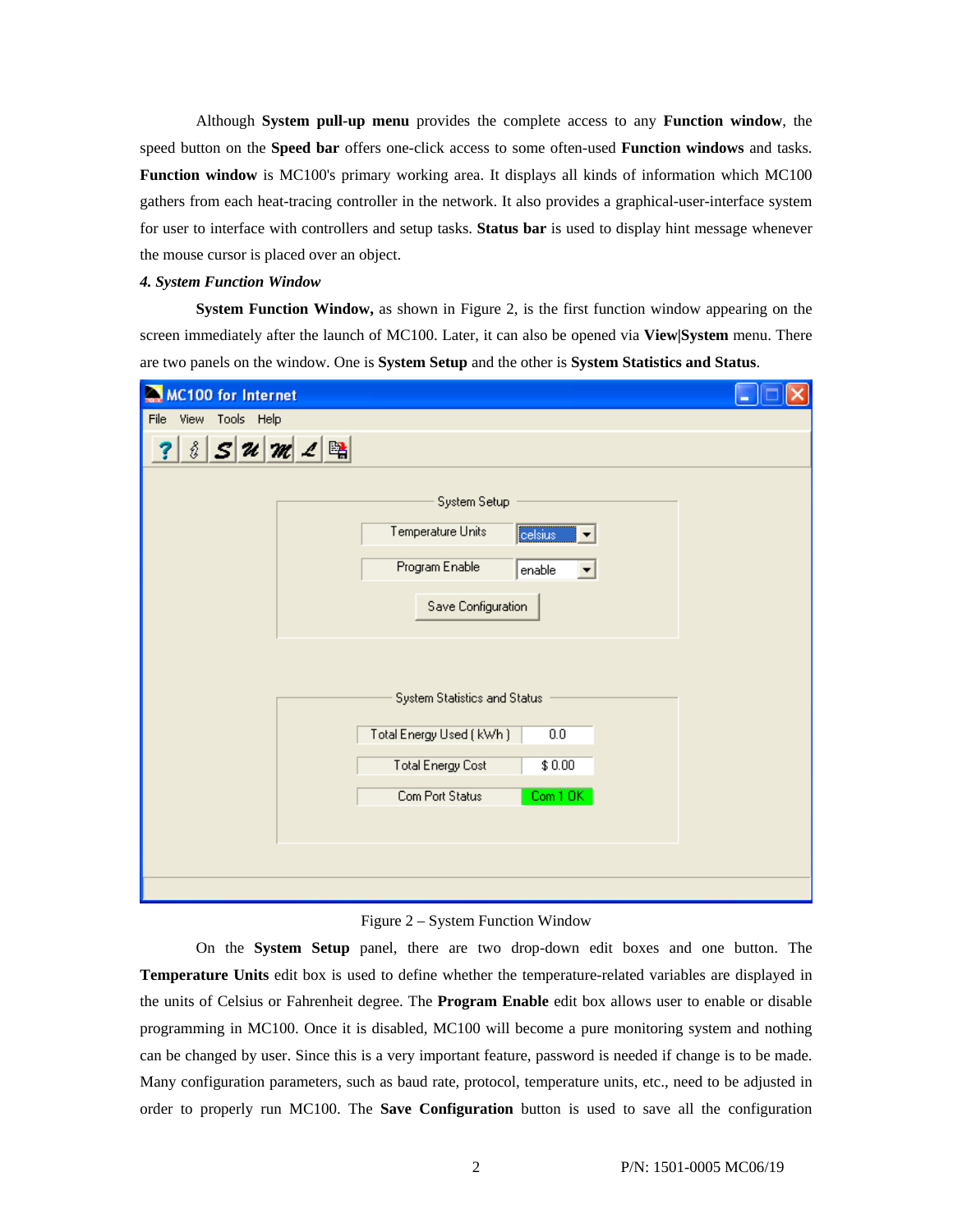parameters to the file **mcconfig.txt** so the user does not have to re-adjust next time. There is a **Save Configuration** speed button on the speed bar to allow user to save the configuration parameters at anytime and anywhere. Also, a popup box will be displayed to ask user to save the changed configuration parameters before MC100 is to be closed.

On the **System Statistics and Status** panel, there are three data boxes. The **Total Energy Used** and **Total Energy Cost** data boxes displays energy total and energy cost total of all heaters on the network, respectively. The **Com Port Status** data box shows the status of each com port in use. If the communication via com port n is OK, it will show **Com n OK** in green. Otherwise, **Com n Error** will be displayed in red. Communication error usually occurs when something is wrong with the com port's setup & RS232/RS485 converter, or there exist mismatches in baud rates among the com port, the controller, and the RS232/RS485 converter.

#### *5. Communication Port Setup Function Window*

**Communication Port Setup Function Window**, as shown in Figure. 3, is designed to setup the RS485 communication between MC100 and the heat-tracing controllers, and the internet communication between server and clients. It can be opened via **View|Port** menu. On this function window, there are one com port drop-down box and six panels, i.e. **Baud Rate**, **Protocol, Module Range**, **Alarm Contact**, **Communication Map**, and **Internet Setup**.



Figure 3 – Communication Port Setup Function Window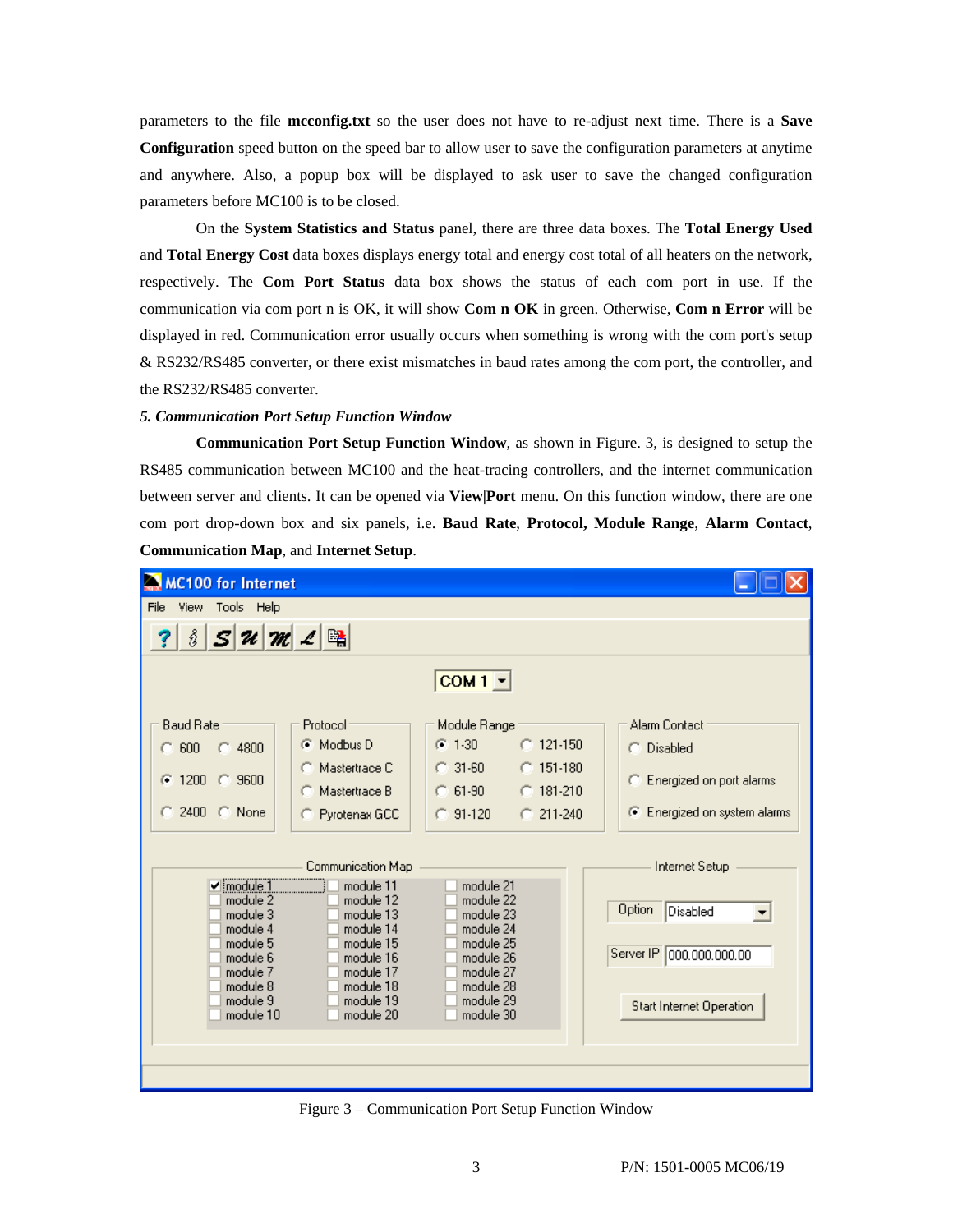There are up to eight com ports (COM 1-8) possible being used by MC100 to communicate with heat-tracing controllers. To properly setup a com port, follow these procedures:

(1) A com port usually is a RS232 serial communication port physically installed on a PC, and the communication activities are through the DB9 connector mounted on the PC.

If there is no RS232 serial communication port on a PC, a USB serial port must be used. A USB serial com port is built when the USB-to-Serial driver is installed onto a PC to cause a USB port on the PC to appear as an additional com port. Under the USB serial port environment, the communication activities are through the DB9 connector on the USB/RS232 adapter and one end of the adapter must be plugged into the PC's USB port.

Figure 4 is the MC100 overall system communication wiring diagram.



MasterTrace Heat Tracing Controllers

**Figure 4** – **MC100 Overall System Communication Wiring Diagram** 

(2) A RS232/RS485 converter is needed for communication signal conversion between each com port on the PC and the heat-tracing controllers. Make sure the wire connection is correct. Figure 5 is the wiring diagram for the RS232/RS485 converters from WIZ-TEC Computing Technologies Inc.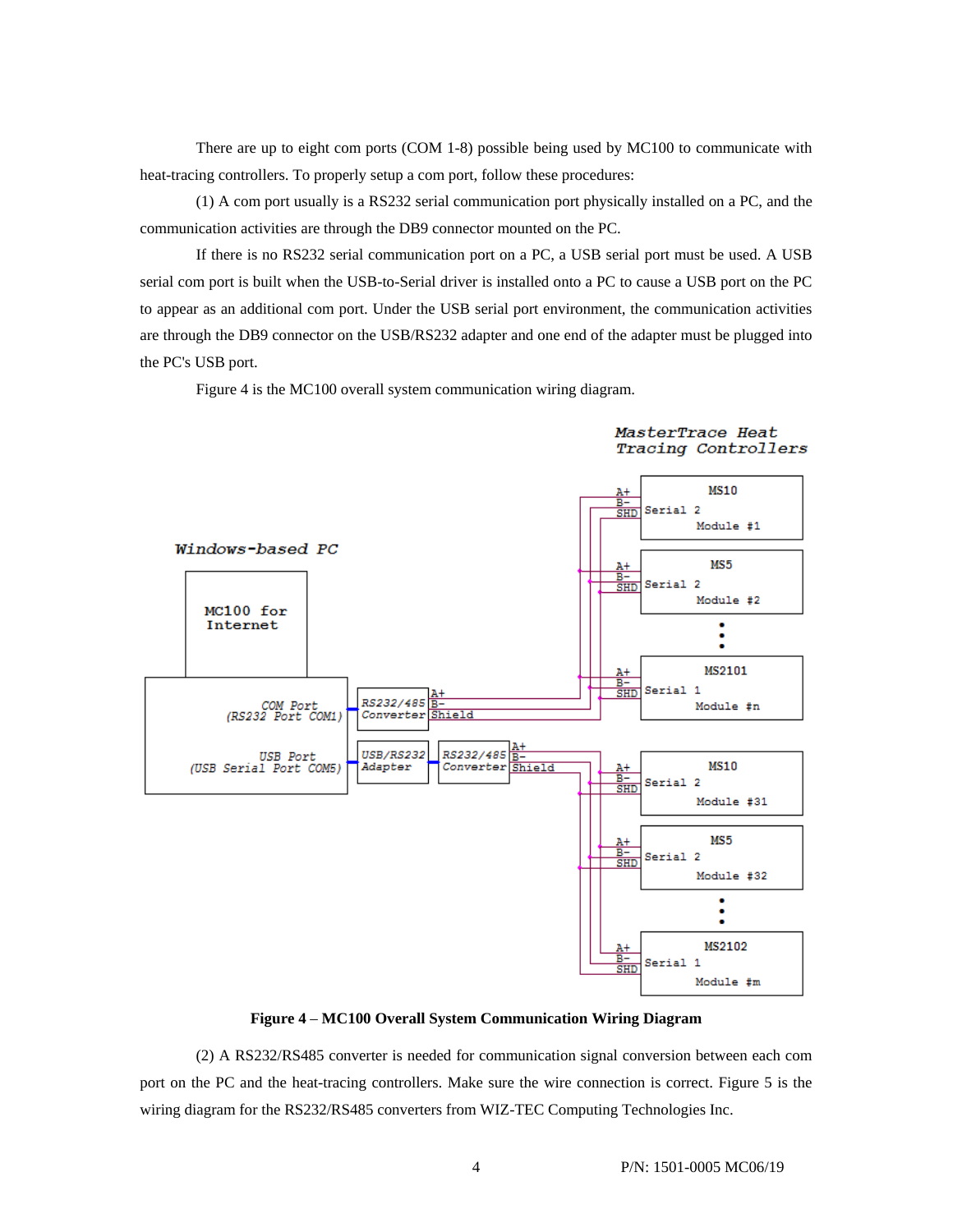

**Figure 5** – **RS232/RS485 Converter Wiring Diagram** 

(3) Select the desired com port from the com port drop-down box.

(4) Select the proper baud rate. For a com port which is not connecting to any controllers, its baud rate should be set to **None**.

(5) Select the proper protocol. If a com port is connected to the controllers with Modbus protocol (firmware MSxx.Dxx), choose **Modbus D**. If a com port is connected to the controllers with MasterTrace protocol (firmware MS10.Cxx, MS10.Bxx, RS10.Bxx, RS10TC.Bxx), choose **MasterTrace C** or **MasterTrace B**.

(6) Select the proper module/heater range. For a particular com port, all the controllers to which it is connected should have their module numbers (Modbus D protocol) or heater addresses (MaterTrace protocol) falling into one module/heater range.

(7) Select all the modules for communication. For each com port, there are 30 module boxes within the **Communication Map** panel. If the heaters on a controller module are to be communicated with MC100, their corresponding module box must be checked. On the other hand, if a controller module does not exist or it is power down, selecting the module for communication will generate **NO RESPONSE** alarm. To get rid of the alarm de-select the module by un-checking the module box.

(8) Save the configuration.

**Alarm Contact** panel is designed to program how the alarm contact on the RS232/RS485 converter reacts to the alarm situation in MC100. Some RS232/RS485 converters have alarm contact, some of them don't. For those RS232/RS485 converters with alarm contact, such as **WH2-CVTR** from WIZ-TEC Computing Technologies Inc., the alarm contact can be programmed to one of the following 3 ways to react to the alarm situation in MC100:

(1) Disabled.

The alarm contact will not react to the alarm situation in MC100.

(2) Energized on port alarms.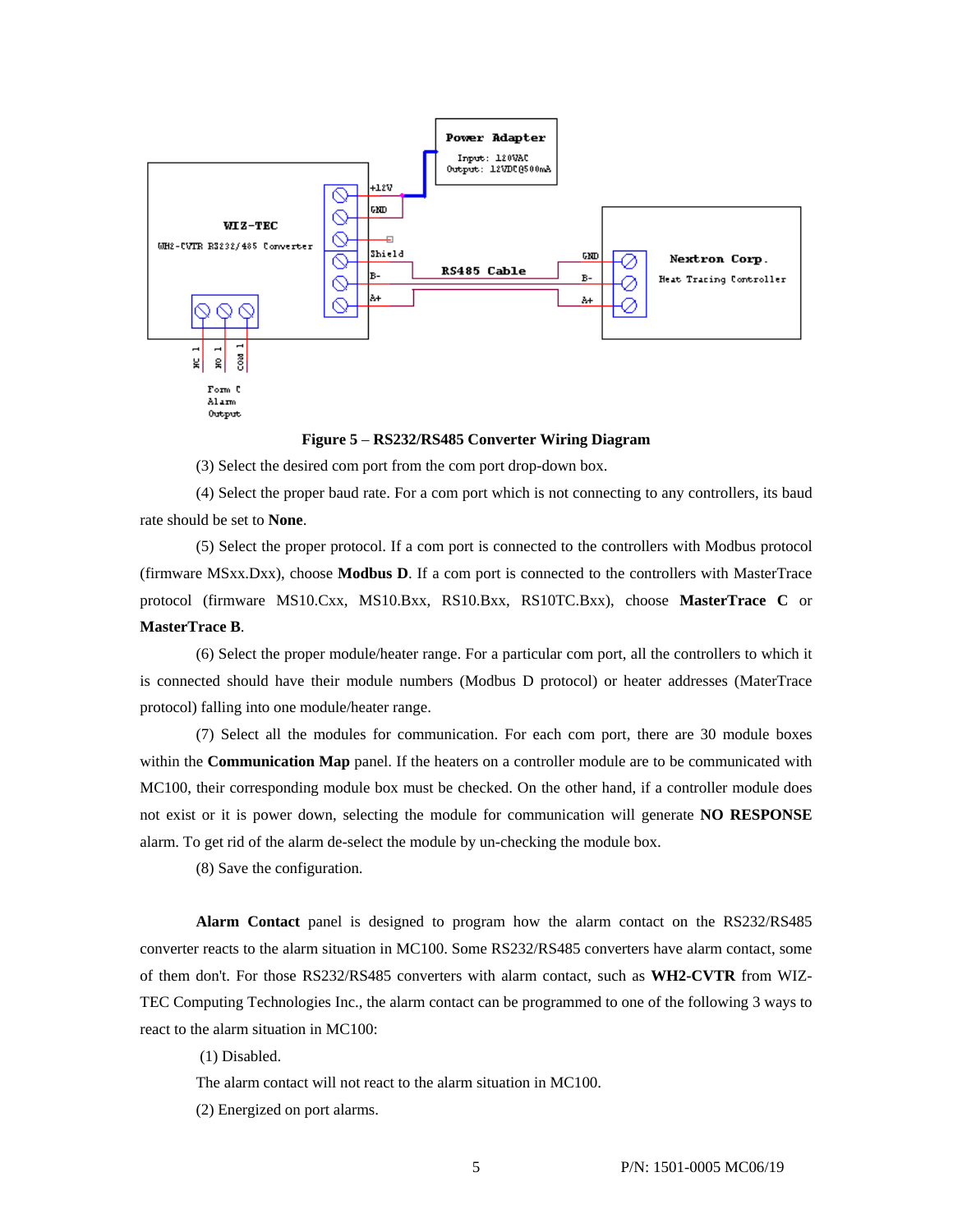The alarm contact will be energized if there is at least one alarm among all heat-tracing modules communicating to the selected com port, and de-energized otherwise.

(3) Energized on system alarms.

The alarm contact will be energized if there is at least one alarm among all heat-tracing modules communicating to the MC100, and de-energized otherwise.

**Internet Setup** panel is designed to setup the internet communication network. MC100 internet communication network consists of one server (**MC100 server**) and one or more clients (**MC100 client**).

A MC100 server must be the PC which is the master in the RS485 communication network. Its functionalities are two-folded. First, it has the physical links with all heat-tracing controllers and uses these links to query data from the controllers in the RS485 communication network. Secondly, it is the server in the internet communication network, and upon request, it will pass all the information obtained from the RS485 communication network to its clients over the world.

To setup a MC100 server, follow the following procedures:

(1) Select **Server** from the **Option** drop-down edit box.

(2) Enter the server computer's **IP Address** into the **Server IP** edit box.

(3) Start the MC100 server by clicking the **Start Internet Operation** button.

The **IP Address** may vary depending on the different network environment.

(1) If the MC100 server and clients are located in the same **LAN** (Local Area Network), the **IP Address** is the **LAN IP Address** of the MC100 server computer, normally in the format of 192.168.x.x. In Windows 95 & 98, the **IP Address** can be found out by running "**winipcfg**" from the **Start** menu. In Windows NT, 2000, it can be found out by running "**ipconfig**" from the DOS Prompt.

(2) If the MC100 server is a stand-alone computer which does not belong to any **LAN** and is not behind any router or firewall, the format of the **IP Address** could be anything other than 192.168.x.x. It can be found out using the same method above.

(3) If the MC100 server and clients are located in the separated **LAN**s, the **IP Address** is the **WAN IP Address** of the **LAN** which the server computer belongs to. In this case, since the MC100 server computer is connecting to the client computers through a router or firewall, users of the server computer must ask their network administrator to configure the **Port Forwarding** (to the MC100 server computer) function on **Port 5000** of the router.

A MC100 client is MC100 software installed on a computer and configured as a client in the MC100 internet communication network. Even though it has no physical links with any heat-tracing controllers, it can monitor and control the operation of any controllers through the MC100 server. Except that the MC100 client has fewer function windows than the MC100 server, the two are identical in terms of screen structure and operation.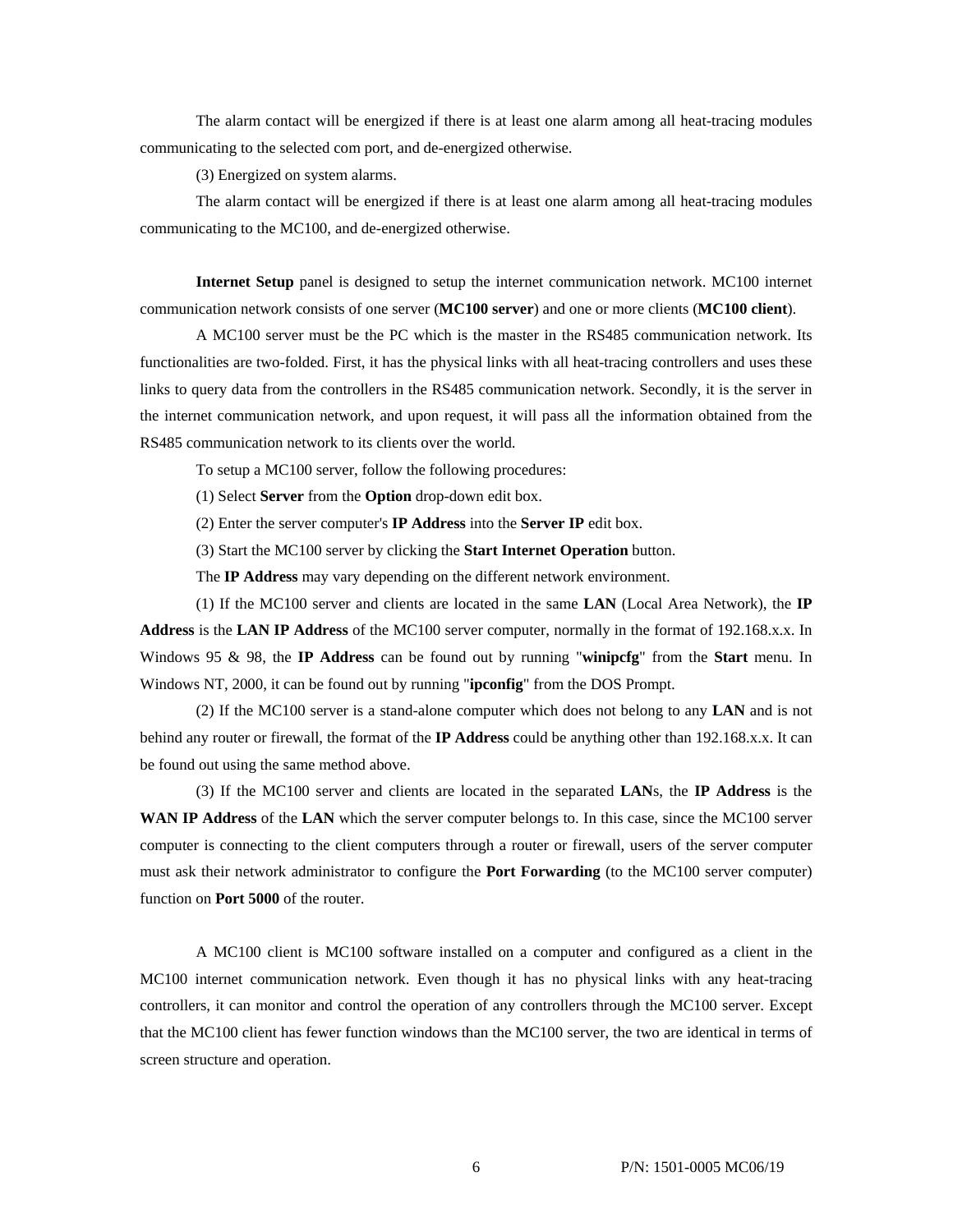Once the MC100 server is setup and running, a MC100 client can be setup by following these procedures:

- (1) Select **Client** from the **Option** drop-down edit box.
- (2) Enter the MC100 server computer's **IP Address** into the **Server IP** edit box.
- (3) Start the MC100 client by clicking the **Start Internet Operation** button.

## *6. Heater Setpoint Function Window*

**Heater Setpoint Function Window**, as shown in Figure 6, displays all setpoint values of a selected heater. It can be opened via **View|Heater Setpoint** menu or **Heater Setpoint** speed button on the speed bar. There are two panels on the window. One is **Heater Select** and the other is **Heater Setpoints**.

| <b>MC100 for Internet</b>                                |                                          |                 |
|----------------------------------------------------------|------------------------------------------|-----------------|
| Tools Help<br>File<br>View                               |                                          |                 |
| 曙<br>ŝ<br>$\mathcal{U}$ $\mathcal{W}$<br>$ \mathcal{S} $ |                                          |                 |
|                                                          | <b>Heater Select</b>                     |                 |
| <b>COM</b>                                               | Module 1<br>Heater 1<br>▼<br>▼           |                 |
|                                                          | Previous Heater<br>Next Heater<br>◀<br>▶ |                 |
|                                                          |                                          |                 |
|                                                          | <b>Heater Setpoints</b>                  |                 |
|                                                          | Heater Name: NONAME                      |                 |
|                                                          |                                          |                 |
| <b>Heater Enabled</b>                                    | Power Limit<br>yes                       | off             |
| <b>Heater Setpoint</b>                                   | High Current Trip<br>÷<br>20 C           | $\div$<br>off   |
| Low Temperature Alarm                                    | ÷<br>Ground Fault Trip<br>5 C            | H<br>50 mA      |
| High Temperature Alarm                                   | ÷<br>Ground Fault Alarm<br>121 C         | $\div$<br>25 mA |
| Low Current Alarm                                        | $\div$<br>TraceCheck Cycle Time<br>off   | off             |
| High Current Alarm                                       | 릨<br>TraceCheck Heater On Time<br>off    | $0.5$ min       |
|                                                          | Heater Set Voltage                       | 120 V<br>÷      |
|                                                          |                                          |                 |
|                                                          |                                          |                 |

#### **Figure 6** – **Heater Setpoint Function Window**

**Heater Select** panel is designed to allow user to select the desired heater to view or adjust its setpoints. There are two ways to select a heater. (1) Select a heater by using the three drop-down edit boxes (**com port**, **module number** and **heater number**) in combination. (2) Select a heater using the **previous heater** or **next heater** button.

**Heater Setpoint** panel lists all the necessary setpoint edit boxes related to the selected heater. Depending on the type of the controller module, the type of **Heater Setpoint** panel can change from fixed size panel (single phase MS10) to horizontal scrollable panel (three phase MSx), or to vertical scrollable panel (MS1). Some setpoint edit boxes are simply drop-down edit boxes. Some of them are the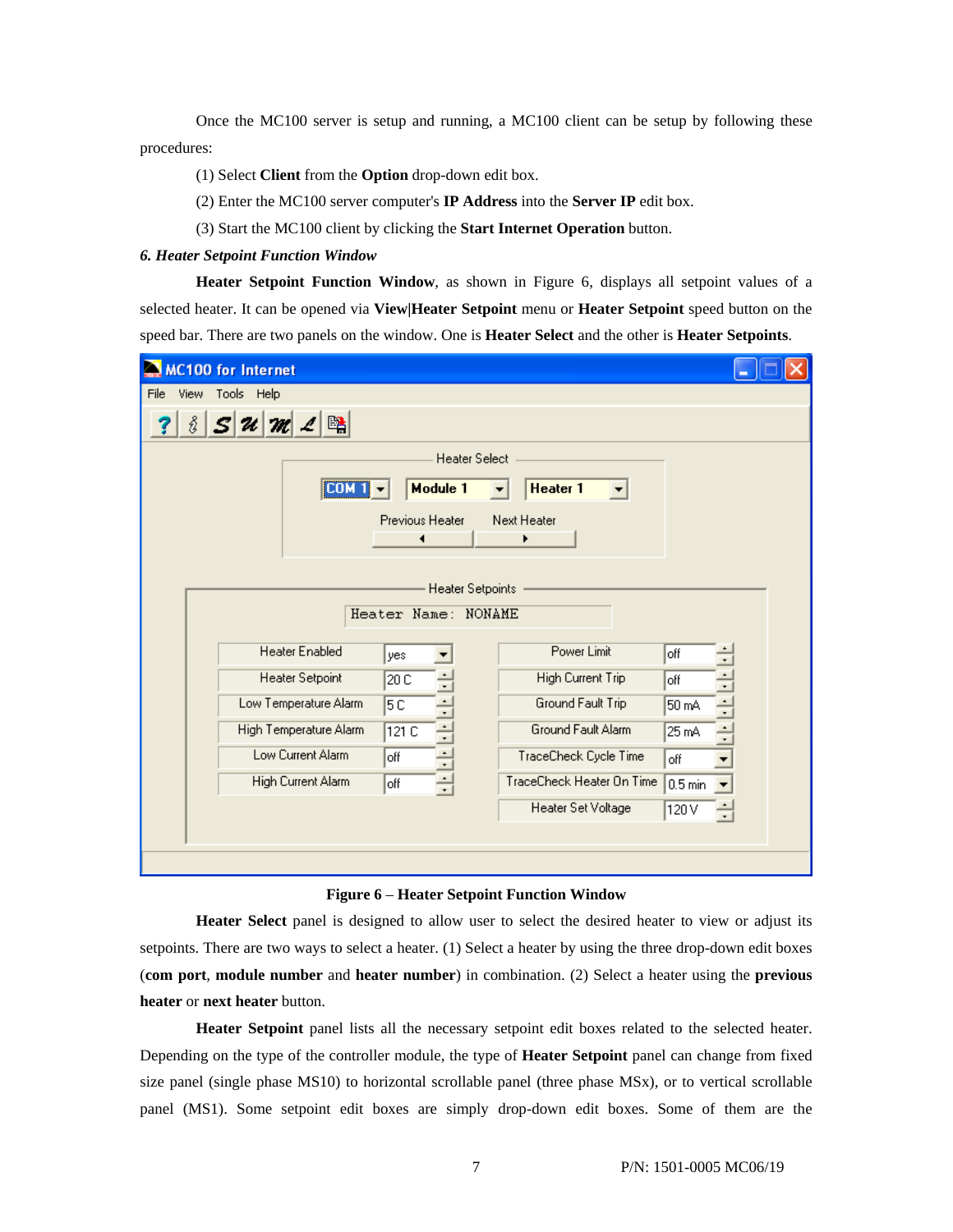combination of edit box and increment/decrement buttons. To change a setpoint using drop-down edit box or increment/decrement button, it is just a matter of mouse click. To change a setpoint using edit box, use mouse or Tab key to enter into the edit field first. Then, use keyboard to enter the setpoint value.

#### *7. Heater Setup Function Window*

**Heater Setup Function Window**, as shown in Figure 7, displays all setup parameters of a selected heater. It can be opened via **View|Heater Setup** menu or **Heater Setup** speed button on the speed bar. There are two panels on the window. One is **Heater Select** and the other is **Heater Setup**.

| <b>MC100 for Internet</b>                                                     |   |
|-------------------------------------------------------------------------------|---|
| File View Tools Help                                                          |   |
| $ \mathcal{S} \mathcal{U} \mathcal{M} \mathcal{L} \mathbb{B} $<br>ŝ           |   |
| <b>Heater Select</b>                                                          |   |
| [CDM 1]<br>Module 1<br>Heater 1<br>▼                                          |   |
| Previous Heater Next Heater<br>◀<br>▶                                         |   |
| Heater Setup                                                                  |   |
| Energy Cost Per kWh<br>Name<br>$ $0.05 - ]$<br>NONAME                         |   |
| Master Override<br>Stagger Start<br>off<br>off                                |   |
| <b>Proportional Control</b><br>Alarm Light Mode<br>off<br>alarm off           |   |
| Deadband<br>Alarm Contacts<br>1C<br>Mech:NC, SS:NC                            |   |
| If RTD fails, heater turns<br>Manual GF Test<br>off<br>test now<br>▼          |   |
| Manual Heater<br>Manual Alarm<br>disabled<br>disabled<br>$\blacktriangledown$ |   |
| Num Of Amb Sense Htrs<br>10<br>▼                                              |   |
| $\blacktriangleleft$                                                          | ▶ |
|                                                                               |   |

## **Figure 7** – **Heater Setup Function Window**

**Heater Select** panel is designed to allow user to select the desired heater to view or adjust its setup parameters. There are two ways to select a heater. (1) Select a heater by using the three drop-down edit boxes (**com port**, **module number** and **heater number**) in combination. (2) Select a heater using the **previous heater** or **next heater** button.

**Heater Setup** panel lists all the necessary setup edit boxes related to the selected heater. Depending on the type of the controller module, the type of **Heater Setup** panel can change from horizontal scrollable panel (MS10) to horizontal and vertical scrollable panel (MS1). Some setup edit boxes are simply drop-down edit boxes. Some of them are the combination of edit box and increment/decrement buttons. To change a setup parameter using drop-down edit box or increment/decrement button, it is just a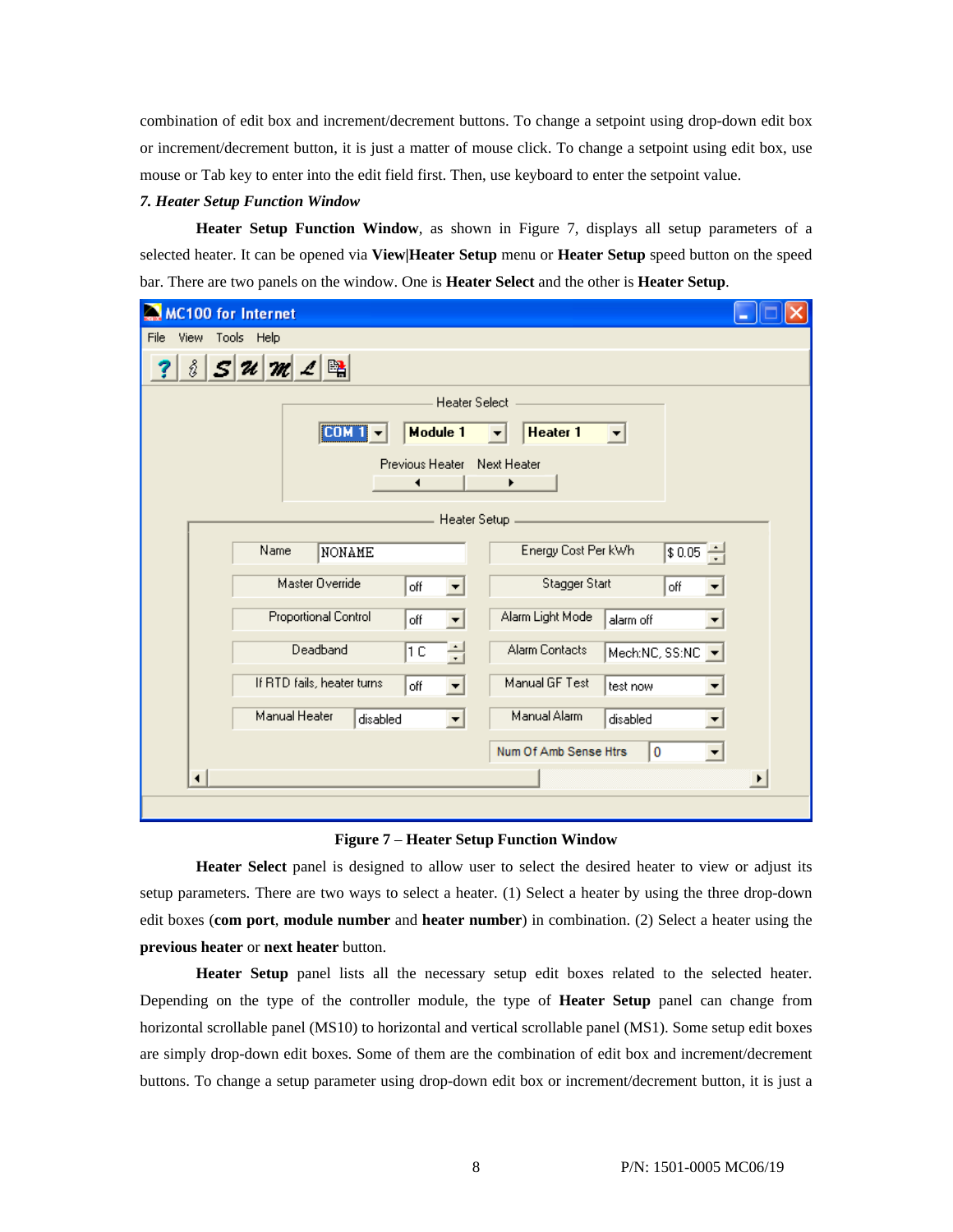matter of mouse click. To change a setup parameter using edit box, use mouse or Tab key to enter into the edit field first. Then, use keyboard to enter the parameter value.

On the right-hand side of the **Heater Setup** panel, there is a small **Heater Notes** panel. It consists of a text editor and a save button. User can enter any text information regarding to the selected heater. Upon clicking the save button, all the information entered will be saved.

## *8. Heater Measured Values Function Window*

**Heater Measured Values Function Window**, as shown in Figure 8, displays all measured data values of a selected heater, such as heater current, ground fault current, temperature, etc. It can be opened via **View|Measured** menu or **Measured** speed button on the speed bar. There are two panels on the window. One is **Heater Select** and the other is **Heater Measured Values**.

| <b>MC100 for Internet</b>                                |  |
|----------------------------------------------------------|--|
| File View Tools Help                                     |  |
| $ S \mathcal{U} \mathcal{M} \mathcal{L}$<br>ŝ            |  |
| <b>Heater Select</b><br>Heater Setpoint                  |  |
| [CDM1]<br>Module 1<br>Heater 1<br>$\left  \cdot \right $ |  |
| Previous Heater<br>Next Heater<br>۰<br>▶                 |  |
| Heater Measured Values                                   |  |
| Heater Name: NONAME                                      |  |
| Heater Is<br>off<br>Heater Power Percentage<br>$0\%$     |  |
| Number of Alarms<br>0                                    |  |
| Ground Fault Current<br>0 mA                             |  |
| 23.7 C<br>Heater Control Temperature                     |  |
| <b>Heater Current</b><br>0.1A<br>120V<br>Heater Voltage  |  |
|                                                          |  |
|                                                          |  |
|                                                          |  |
| Heater Setpoint                                          |  |

#### **Figure 8** – **Heater Measured Values Function Window**

**Heater Select** panel is designed to allow user to select the desired heater to view its measured data. There are two ways to select a heater. (1) Select a heater by using the three drop-down edit boxes (**com port**, **module number** and **heater number**) in combination. (2) Select a heater using the **previous heater** or **next heater** button.

All the measured data values related to the selected heater are displayed on the **Heater Measured Values** panel. MC100 will be constantly polling the selected heater to update those data. Depending on the type of the controller module, the type of **Heater Measured Values** panel can change from fixed size panel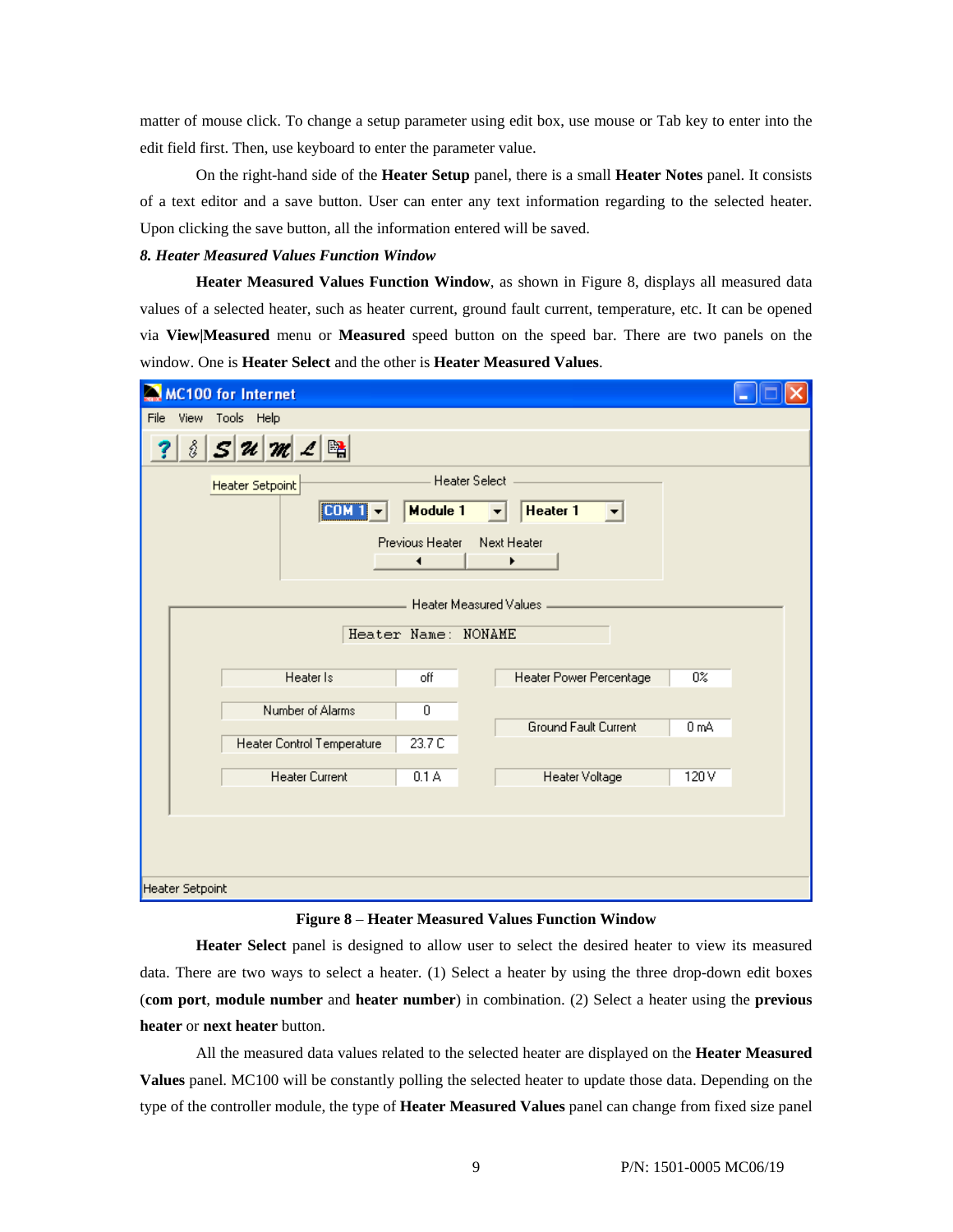(single phase MS10) to horizontal scrollable panel (three phase MSx), or to vertical scrollable panel (MSx with dual RTDs).

## *9. Heater Statistics Function Window*

**Heater Statistics Function Window**, as shown in Figure 9, displays all statistic data values of a selected heater, such as heater maximum current, minimum temperature, etc. It can be opened via **View|Statistics** menu. There are two panels on the window. One is **Heater Select** and the other is **Statistics**.

|                         | <b>MC100 for Internet</b>                                  |                        |                              |                   |  |  |  |
|-------------------------|------------------------------------------------------------|------------------------|------------------------------|-------------------|--|--|--|
| File                    | View Tools Help                                            |                        |                              |                   |  |  |  |
| å                       | $S$ $\mathcal{U}$ $\mathcal{M}$ $\mathcal{L}$ $\mathbb{R}$ |                        |                              |                   |  |  |  |
|                         | <b>Heater Select</b>                                       |                        |                              |                   |  |  |  |
|                         | <b>COM</b>                                                 | Module 1               | <b>Heater 1</b>              |                   |  |  |  |
|                         |                                                            | <b>Previous Heater</b> | Next Heater                  |                   |  |  |  |
|                         |                                                            |                        |                              |                   |  |  |  |
|                         |                                                            |                        | <b>Statistics</b>            |                   |  |  |  |
|                         |                                                            | Heater Name: NONAME    |                              |                   |  |  |  |
|                         | Maximum Temperature                                        | 356.9 C                | Heater Turn On Hours         | 0.0 <sub>hr</sub> |  |  |  |
|                         | Minimum Temperature                                        | 23.7 C                 | Heater On Percentage of Time | 0%                |  |  |  |
|                         | Maximum Current                                            | 0.1A                   | Heater Maximum Voltage       | 0V                |  |  |  |
|                         | Maximum Ground Fault Current                               | 0 mA                   | Heater Minimum Voltage       | 0V                |  |  |  |
|                         | Energy Used Last Day                                       | 0.0 kWh                | Module Run Time Since Reset  | 34 days           |  |  |  |
|                         | Energy Cost Last Day                                       | \$0.00                 | Module Run Time              | 34 days           |  |  |  |
|                         | <b>Energy Used Since Reset</b>                             | $0.0$ kWh              | Module Energy Used           | 0.0 kWh           |  |  |  |
|                         | Energy Cost Since Reset                                    | \$0.00                 | Module Energy Cost           | \$0.00            |  |  |  |
| <b>Reset Statistics</b> |                                                            |                        |                              |                   |  |  |  |
|                         |                                                            |                        |                              |                   |  |  |  |

## **Figure 9** – **Heater Statistics Function Window**

**Heater Select** panel is designed to allow user to select the desired heater to view its statistic data. There are two ways to select a heater. (1) Select a heater by using the three drop-down edit boxes (**com port**, **module number** and **heater number**) in combination. (2) Select a heater using the **previous heater** or **next heater** button.

All the statistic data values related to the selected heater are displayed on the **Statistics** panel. MC100 will be constantly polling the selected heater to update those data. Depending on the type of the controller module, the type of **Statistics** panel can change from fixed size panel (single-phase MSx) to horizontal scrollable panel (three-phase MSx).

- To reset a statistic data, one must follow these procedures:
- (1) Move the mouse cursor to the statistic data box.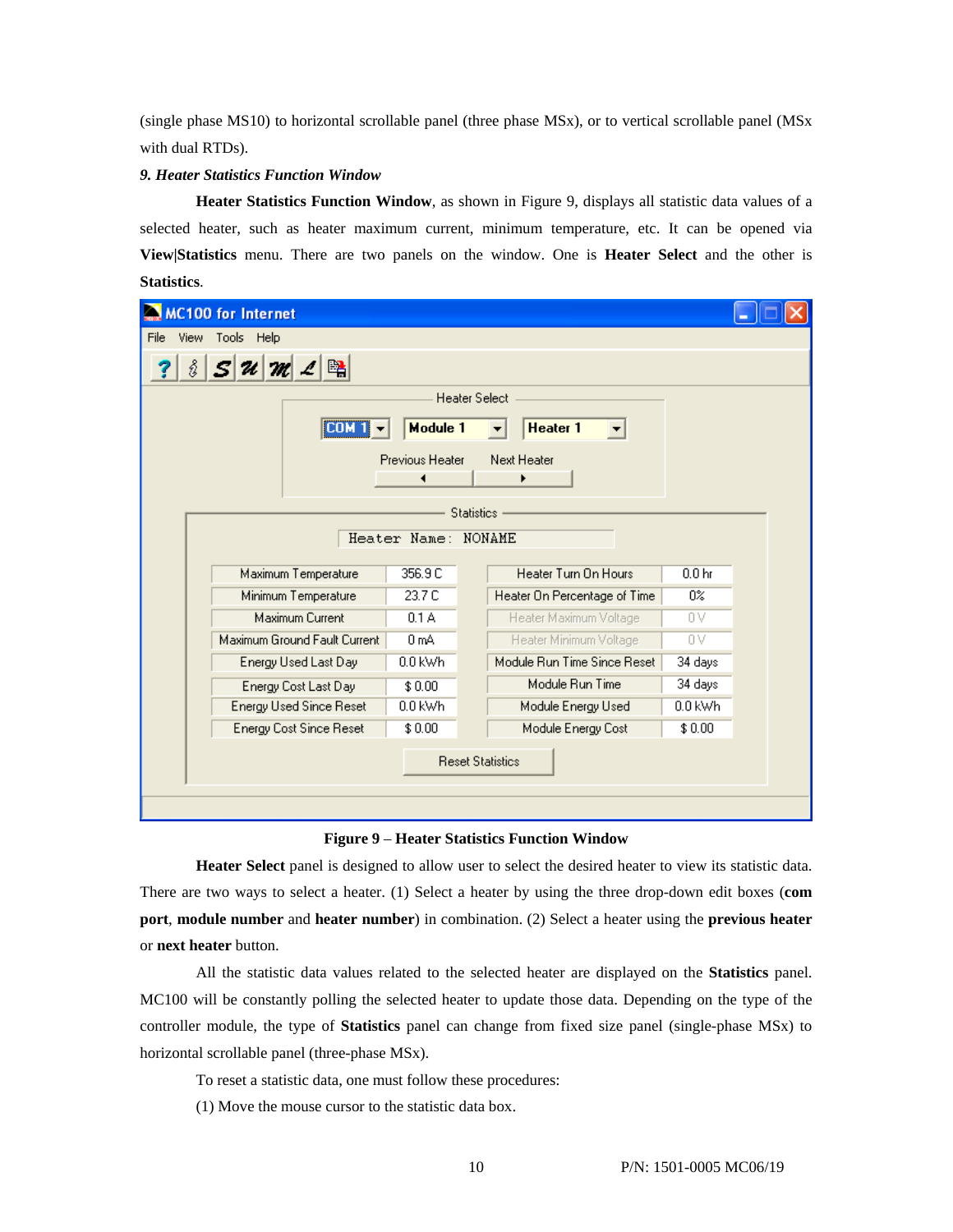(2) Double click the left mouse button.

(3) Confirm/Cancel the reset action by clicking the **Yes/No** box on the confirmation box.

To reset all the statistic data of the selected heater, one must follow these procedures:

- (1) Click the **Reset Statistics** button on the **Statistics** panel.
- (2) Confirm/Cancel the reset action by clicking the **Yes/No** box on the confirmation box.

## *10. Alarm Status Function Window*

**Alarm Status Function Window**, as shown in Figure 10, can be opened via **View|Alarm Status** menu. It can also be opened by clicking on the flashing red alarm button on the right-hand side of the speed bar. This alarm button only appears if there is at least one alarm in the network.

| MC100 for Internet   |                    |                               |                      |              |          |
|----------------------|--------------------|-------------------------------|----------------------|--------------|----------|
| File View Tools Help |                    |                               |                      |              |          |
|                      | ? $3527$ $23$      |                               |                      |              | Alarm !: |
|                      |                    | <b>Alarm Status</b>           |                      |              |          |
|                      |                    | <b>Total Number of Alarms</b> | $\overline{2}$       |              |          |
| Port Heater #        | <b>Heater Name</b> | Alarm Type                    | Setpoint             | Actual Value |          |
| $11 - 1$             | <b>NONAME</b>      | High temp                     | $21^\circ$ C $^{-1}$ | 23.7C        |          |
| $1 1-2$              | NONAME             | Low temp                      | 35 C                 | 28.6 C       |          |
|                      |                    |                               |                      |              |          |
|                      |                    |                               |                      |              |          |
|                      |                    |                               |                      |              |          |
|                      |                    |                               |                      |              |          |
|                      |                    |                               |                      |              |          |
|                      |                    |                               |                      |              |          |
|                      |                    |                               |                      |              |          |
|                      |                    |                               |                      |              |          |
|                      |                    |                               |                      |              |          |
|                      |                    |                               |                      |              |          |
|                      |                    |                               |                      |              |          |
|                      |                    |                               |                      |              |          |
|                      |                    |                               |                      |              |          |
|                      |                    |                               |                      |              |          |
|                      |                    |                               |                      |              |          |
|                      |                    |                               |                      |              |          |
|                      |                    |                               |                      |              |          |

#### **Figure 10** – **Alarm Status Function Window**

**Alarm Status Function Window** displays all the current alarm information in a tabular format. Each alarm occupies 1 row and 6 columns (Port, Heater #, Heater Name, Alarm Type, Setpoint, and Actual Value). The window can only display 20 alarms in a page. If there are more than 20 alarms in the network, use the **page up** and **page down** buttons located on the right-hand side of the table to view the alarms on the different pages.

Some alarms are latched alarms. To reset a latched alarm, one must follow these procedures:

- (1) Move the mouse cursor to the alarm row.
- (2) Double click the left mouse button.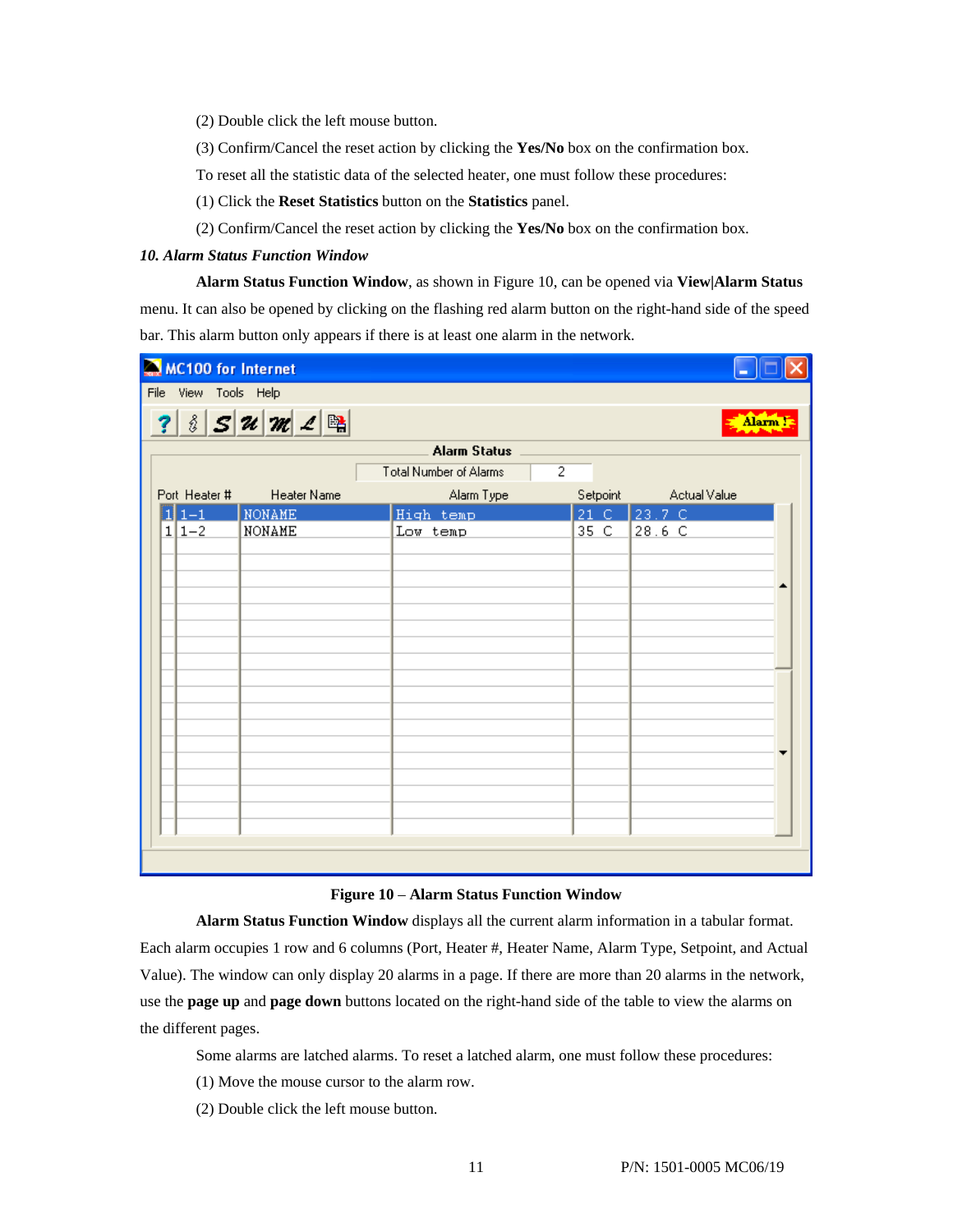(3) Confirm/Cancel the reset action by clicking the **Yes/No** box on the confirmation box.

## *12. Change Password*

Password, if there is one, is required if you want to change **Program Enable** or to perform **Controller Commissioning/Addressing**. The default password is no password after the MC100 is newly installed, which means that you don't need a password to perform the above tasks.

To change the password, you must follow these procedures:

(1) Start the task via **Tools|Change Password** menu.

(2) If currently the MC100 has a password, a **Password** box will be displayed asking for the old password. Enter the current password and click the **OK** button.

(3) At this moment, a **Confirm** box will be displayed asking if you want a password or not. If you don't want a password, click on the **No** button and the task is accomplished. If you want a password, click on the **Yes** button and a **Password** box will be displayed asking for the new password.

(4) Enter your new password and click on the **OK** button.

## *13. Controller Commissioning/Addressing Function Window*

**Controller Commissioning/Addressing Function Window**, as shown in Figure 11, can be opened via **Tools|Controller Commissioning/Addressing** menu.

| <b>MC100 for Internet</b>                                                                                                                 |  |
|-------------------------------------------------------------------------------------------------------------------------------------------|--|
| File View Tools Help                                                                                                                      |  |
| $S$ $\mathcal{U}$ $\mathcal{M}$ $\mathcal{L}$ $\mathbb{B}$<br>å                                                                           |  |
|                                                                                                                                           |  |
| Controller Commissioning/Addressing                                                                                                       |  |
| $COM1 -$                                                                                                                                  |  |
| <b>Address</b><br>Option<br>Reset EEPROM v                                                                                                |  |
| Start                                                                                                                                     |  |
| Before proceeding, please make sure:                                                                                                      |  |
| (1) The controller is in listening for new address mode by turning its<br>Address DIP switch into Enabled position and cycling its power. |  |
| (2) All other controllers are not in listening for new address mode<br>by turning their Address DIP switches into Disabled positions.     |  |
|                                                                                                                                           |  |
|                                                                                                                                           |  |
|                                                                                                                                           |  |
|                                                                                                                                           |  |

**Figure 11** – **Controller Commissioning/Addressing Function Window**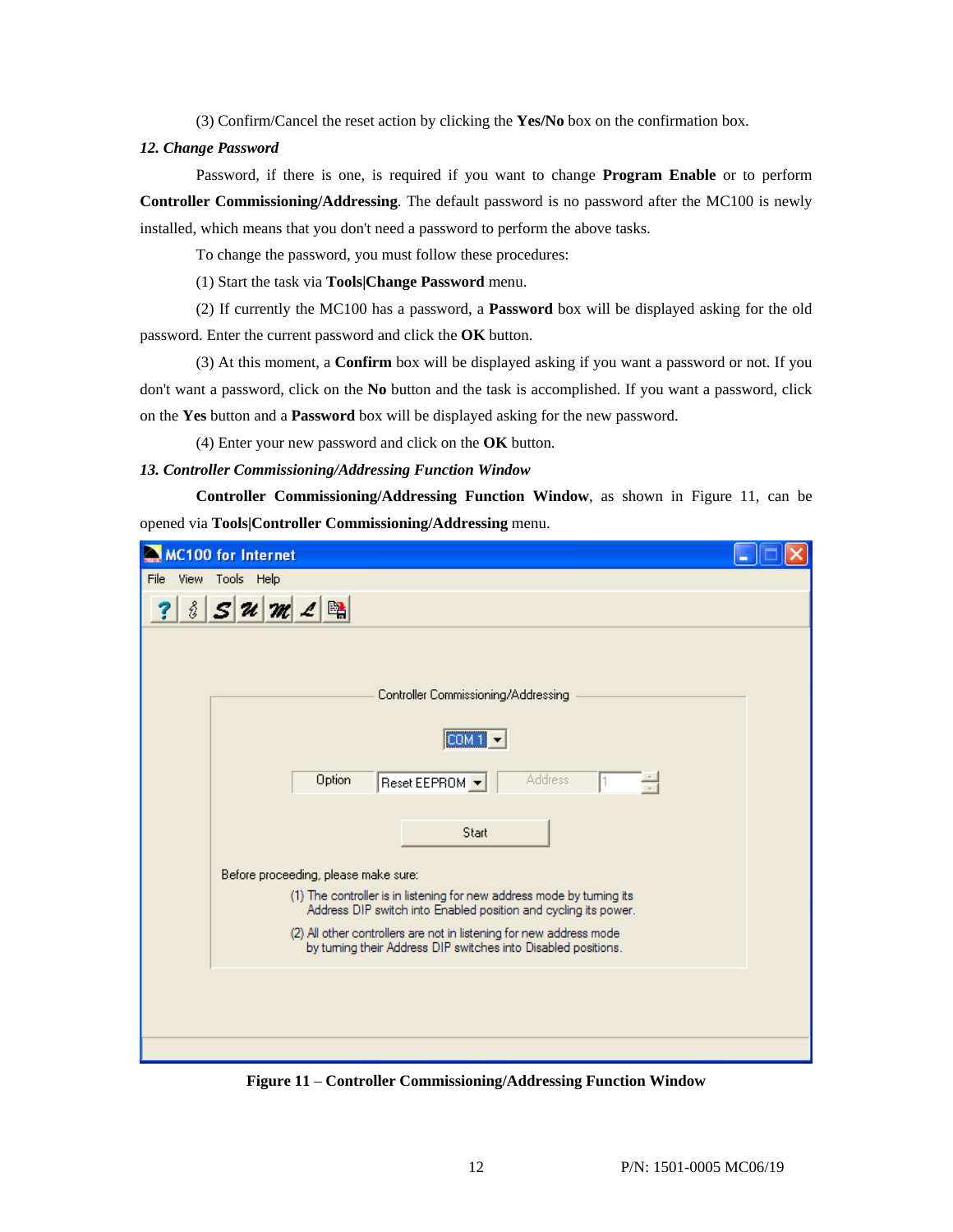**Controller Commissioning/Addressing** includes three operations. They are:

(1) **Reset EEPROM**. It is used to reset all the heater setpoints on a controller module to their default values.

(2) **Read address**. It is used to read the module number (Modbus Protocol) or the starting heater address (MasterTrace Protocol) of a controller module.

(3) **Assign address**. It is used to assign the module number (Modbus Protocol) or the starting heater address (MasterTrace Protocol) of a controller module.

Each operation can be carried out if the target controller module is the only one in listening new address mode and its Address DIP switch is in **Enable** position.

The **Controller Commissioning/Addressing** panel consists of 3 edit boxes and 1 button, i.e., **Com Port** drop-down edit box, **Option** drop-down edit box, **Address** edit box and **Start** button.

To perform one **Controller Commissioning/Addressing** operation, one must follow these procedures:

(1) Select the proper com port using the **Com Port** drop-down edit box.

(2) Select the desired operation using the **Option** drop-down edit box.

(3) If the operation is **Assign Address**, select the desired module number or starting heater address using increment/decrement button on the **Address** edit box.

(4) Clicking on the **Start** button.

(5) Start the operation by clicking on the **Yes** button on the popup **Confirmation Box**.

(6) It takes about 15 seconds for the target controller to accomplish the operation. During this period, the word "Start" on the **Start** button will be changed to "Wait ..."

(7) If the operation is successful, word "Done!" will appear on the **Start** button for a while. Otherwise, word "Failed!" will appear. For a successful **Read address** operation, the module number or the starting heater address will appear on the **Address** edit box.

(8) In the end, word "Start" will re-appear and a new operation can be started.

#### *14. Data Logging Function Window*

**Data Logging Function Window**, as shown in Figure 12, can be opened via **Tools|Data Logging**  menu. It is designed to record the actual measured data such as temperature, current, ground fault current of any selected heaters at regular time interval within a specified period of time. Each selected heater will have its own data file saved in the **Log** sub-directory. For a heater with Modbus Protocol, its data file is named as mc**P**-**M**-**H**data.txt, where **P** is the port number, **M** is the module number and **H** is the heater number. For a heater with MasterTrace Protocol, its data file is named as mc**P**-**H**data.txt, where **P** is the port number and **H** is the heater address. If the size of the data file is too big to add more data, a new mc**P**-**M**-**H**data.txt or mc**P**-**H**data.txt will be created to record the new data. The old data will be kept in a file named mc**P**-**M**-**H**data.bak or mc**P**-**H**data.bak.

The **Data Logging Function Window** consists of 2 panels (**Log Options** panel and **Data Log Heater Map** panel) and 1 **Start logging** button. **Log Options** panel is used to define log options such as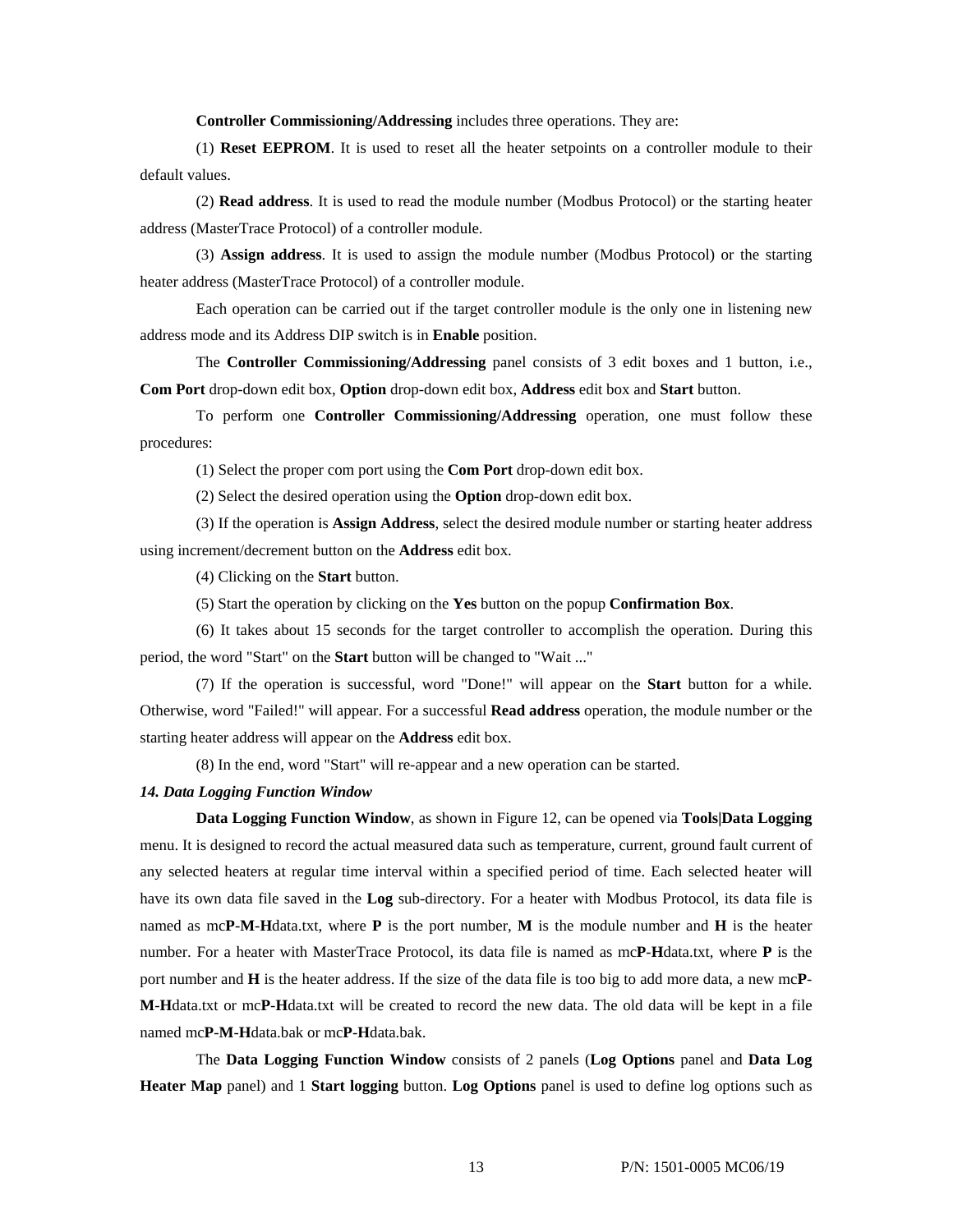**Start Date**, **Start Time**, **Interval** and **Duration**. **Data Log Heater Map** panel is used to select all the heaters to be logged.

| MC100 for Internet                                                                                                                                                                                                                                                                                                                                                                                                                                                                                                                                                                                                                                                                                                                                  |   |
|-----------------------------------------------------------------------------------------------------------------------------------------------------------------------------------------------------------------------------------------------------------------------------------------------------------------------------------------------------------------------------------------------------------------------------------------------------------------------------------------------------------------------------------------------------------------------------------------------------------------------------------------------------------------------------------------------------------------------------------------------------|---|
| View Tools Help<br>File                                                                                                                                                                                                                                                                                                                                                                                                                                                                                                                                                                                                                                                                                                                             |   |
| $S$ $\mathcal{U}$ $\mathcal{M}$ $\mathcal{L}$ $\mathbb{R}$<br>å                                                                                                                                                                                                                                                                                                                                                                                                                                                                                                                                                                                                                                                                                     |   |
| Data Log                                                                                                                                                                                                                                                                                                                                                                                                                                                                                                                                                                                                                                                                                                                                            |   |
| Log Options                                                                                                                                                                                                                                                                                                                                                                                                                                                                                                                                                                                                                                                                                                                                         |   |
| <b>Start Date</b><br>Interval (hh:mm)<br>00:01<br>$11/07/2011$ $\rightarrow$                                                                                                                                                                                                                                                                                                                                                                                                                                                                                                                                                                                                                                                                        |   |
| <b>Start Time</b><br>Duration (hr)<br>싂<br>$\left  11:15:57 \text{ AM } \right $                                                                                                                                                                                                                                                                                                                                                                                                                                                                                                                                                                                                                                                                    |   |
| Data Log Heater Map                                                                                                                                                                                                                                                                                                                                                                                                                                                                                                                                                                                                                                                                                                                                 |   |
| [CDM 1]                                                                                                                                                                                                                                                                                                                                                                                                                                                                                                                                                                                                                                                                                                                                             |   |
| heater 1-1<br>heater 2-1<br>heater 4-1<br>heater 5-1<br>heater 3-1<br>heater 1-2<br>heater 2-2<br>heater 3-2<br>heater 4-2<br>heater 5-2<br>heater 1-3<br>heater 2-3<br>heater 3-3<br>heater 4-3<br>heater 5-3<br>heater 1-4<br>heater 3-4<br>heater 4-4<br>heater 5-4<br>heater 2-4<br>heater 1-5<br>heater 2-5<br>heater 3-5<br>heater 4-5<br>heater 5-5<br>heater 1-6<br>heater 2-6<br>heater 3-6<br>heater 4-6<br>heater 5-6<br>heater 1-7<br>heater 3-7<br>heater 4-7<br>heater 2-7<br>heater 5-7<br>heater 1-8<br>heater 2-8<br>heater 3-8<br>heater 4-8<br>heater 5-8<br>heater 1-9<br>heater 2-9<br>heater 3-9<br>heater 4-9<br>heater 5-9<br>heater 1-10<br>heater 2-10<br>heater 3-10<br>heater 4-10<br>heater 5-10<br>≺∣<br>$\mathbf{m}$ | ≯ |
| Start logging                                                                                                                                                                                                                                                                                                                                                                                                                                                                                                                                                                                                                                                                                                                                       |   |
| Measured                                                                                                                                                                                                                                                                                                                                                                                                                                                                                                                                                                                                                                                                                                                                            |   |

**Figure 12** – **Data Logging Function Window** 

To perform **Data Logging** operation, one must follow these procedures:

(1) Define the logging start date by using the **Start Date** drop-down edit box on the **Log Options**

panel.

- (2) Define the logging start time by using the **Start Time** edit box on the **Log Options** panel.
- (3) Define the logging interval by using the **Interval** edit box on the **Log Options** panel.
- (4) Define the logging duration by using the **Duration** edit box on the **Log Options** panel.
- (5) Select the desired logging heater by choosing the correct com port and checking the heater box

## on the **Data Log Heater Map** panel.

(6) Start the data logging by clicking on the **Start logging** button.

(7) If the logging operation has been indeed started, a progress bar will appear and the word "Start logging" on the **Start logging** button will be changed to "Stop logging".

(8) Once the logging has been started, unless the **Stop logging** button is clicked, it will continue until its logging duration is expired.

(9) Save the configuration. This will continue the logging operation even if the MC100 is exited and re-launched.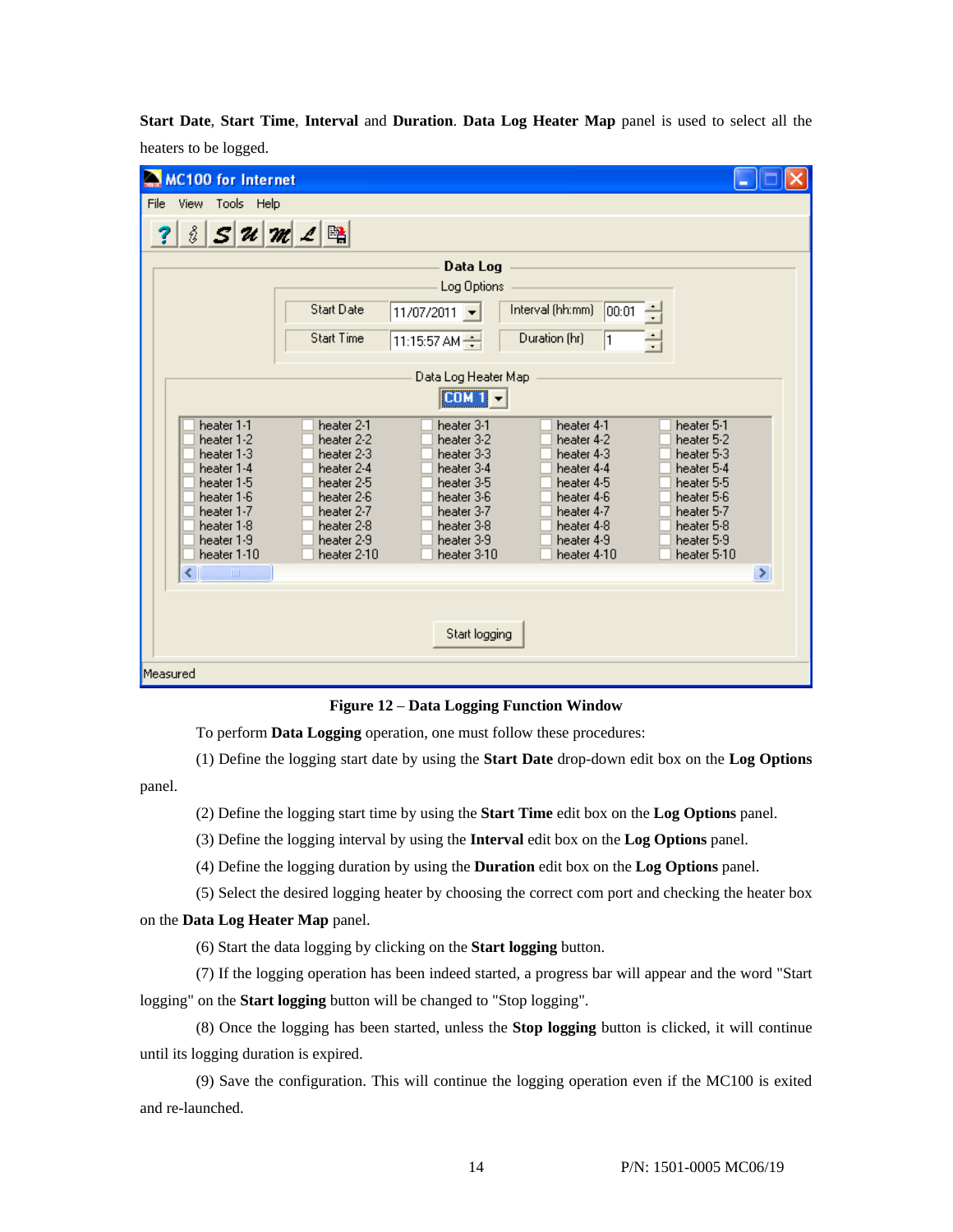## *15. Load Shedding Function Window*

**Load Shedding Function Window**, as shown in Figure 13, can be opened via **Tools|Load Shedding** menu or **Loadshed** speed button on the speed bar. It is designed to allow user to disable/enable a group of selected heaters manually or automatically on a certain condition. The **Load Shedding Function Window** consists of 2 panels (**Heater Loadshed** panel and **Loadshed Heater Map** panel) and 1 **Start loadshed** button. **Heater Loadshed** panel is used to define loadshed operation by choosing its **Mode** (manual or automatic), **Option** (disable heater or enable heater), **Temperature Setpoint** and **Ambient Temperature Heater** (for automatic mode only). **Loadshed Heater Map** panel is used to select all the heaters to be affected by loadshed operation. The **Start loadshed** button is used to start the loadshed operation.

| <b>MC100 for Internet</b>                                                                                                                                                                            |                                                                                                                                           |                                                                                                                                           |                                                                                                                                           |                                                                                                                                           |          |
|------------------------------------------------------------------------------------------------------------------------------------------------------------------------------------------------------|-------------------------------------------------------------------------------------------------------------------------------------------|-------------------------------------------------------------------------------------------------------------------------------------------|-------------------------------------------------------------------------------------------------------------------------------------------|-------------------------------------------------------------------------------------------------------------------------------------------|----------|
| View Tools Help<br>File                                                                                                                                                                              |                                                                                                                                           |                                                                                                                                           |                                                                                                                                           |                                                                                                                                           |          |
| ŝ                                                                                                                                                                                                    | $S$ $\mathcal{U}$ $\mathcal{M}$ $\mathcal{L}$ $\mathbb{R}$                                                                                |                                                                                                                                           |                                                                                                                                           |                                                                                                                                           | Alarm !! |
|                                                                                                                                                                                                      |                                                                                                                                           | Heater Loadshed                                                                                                                           |                                                                                                                                           |                                                                                                                                           |          |
|                                                                                                                                                                                                      | Mode                                                                                                                                      | Option<br>manual                                                                                                                          | enable heater $\vert \bullet \vert$                                                                                                       |                                                                                                                                           |          |
|                                                                                                                                                                                                      | COM <sub>1</sub>                                                                                                                          | Temperature Setpoint<br>Ambient Temperature Heater<br>Module 1                                                                            | 120<br>Heater 2                                                                                                                           |                                                                                                                                           |          |
|                                                                                                                                                                                                      |                                                                                                                                           | Loadshed Heater Map                                                                                                                       |                                                                                                                                           |                                                                                                                                           |          |
|                                                                                                                                                                                                      |                                                                                                                                           | $COM1 -$                                                                                                                                  |                                                                                                                                           |                                                                                                                                           |          |
| heater 1-1<br>$\blacktriangledown$ heater 1-2<br>heater 1-3<br>✓<br>heater 1-4<br>✓<br>heater 1-5<br>✔<br>heater 1-6<br>heater 1-7<br>heater 1-8<br>heater 1-9<br>heater 1-10<br>≺<br>$\blacksquare$ | heater 2-1<br>heater 2-2<br>heater 2-3<br>heater 2-4<br>heater 2-5<br>heater 2-6<br>heater 2-7<br>heater 2-8<br>heater 2-9<br>heater 2-10 | heater 3-1<br>heater 3-2<br>heater 3-3<br>heater 3-4<br>heater 3-5<br>heater 3-6<br>heater 3-7<br>heater 3-8<br>heater 3-9<br>heater 3-10 | heater 4-1<br>heater 4-2<br>heater 4-3<br>heater 4-4<br>heater 4-5<br>heater 4-6<br>heater 4-7<br>heater 4-8<br>heater 4-9<br>heater 4-10 | heater 5-1<br>heater 5-2<br>heater 5-3<br>heater 5-4<br>heater 5-5<br>heater 5-6<br>heater 5-7<br>heater 5-8<br>heater 5-9<br>heater 5-10 | ⋗        |
|                                                                                                                                                                                                      |                                                                                                                                           | Start loadshed                                                                                                                            |                                                                                                                                           |                                                                                                                                           |          |

#### **Figure 13** – **Load Shedding Function Window**

There are two loadshed modes, manual mode and automatic mode.

In manual mode, upon clicking on the **Start loadshed** button, all the selected heaters will be sequentially disabled or enabled depending on the **Option**. After the last selected heater is disabled or enabled, the operation will be stopped.

In automatic mode, upon clicking on the **Start** button, MC100 will constantly monitor the temperature of the **Ambient Temperature Heater**. Once the temperature of the **Ambient Temperature Heater** is higher than the **Temperature Setpoint**, all the selected heaters will be sequentially disabled.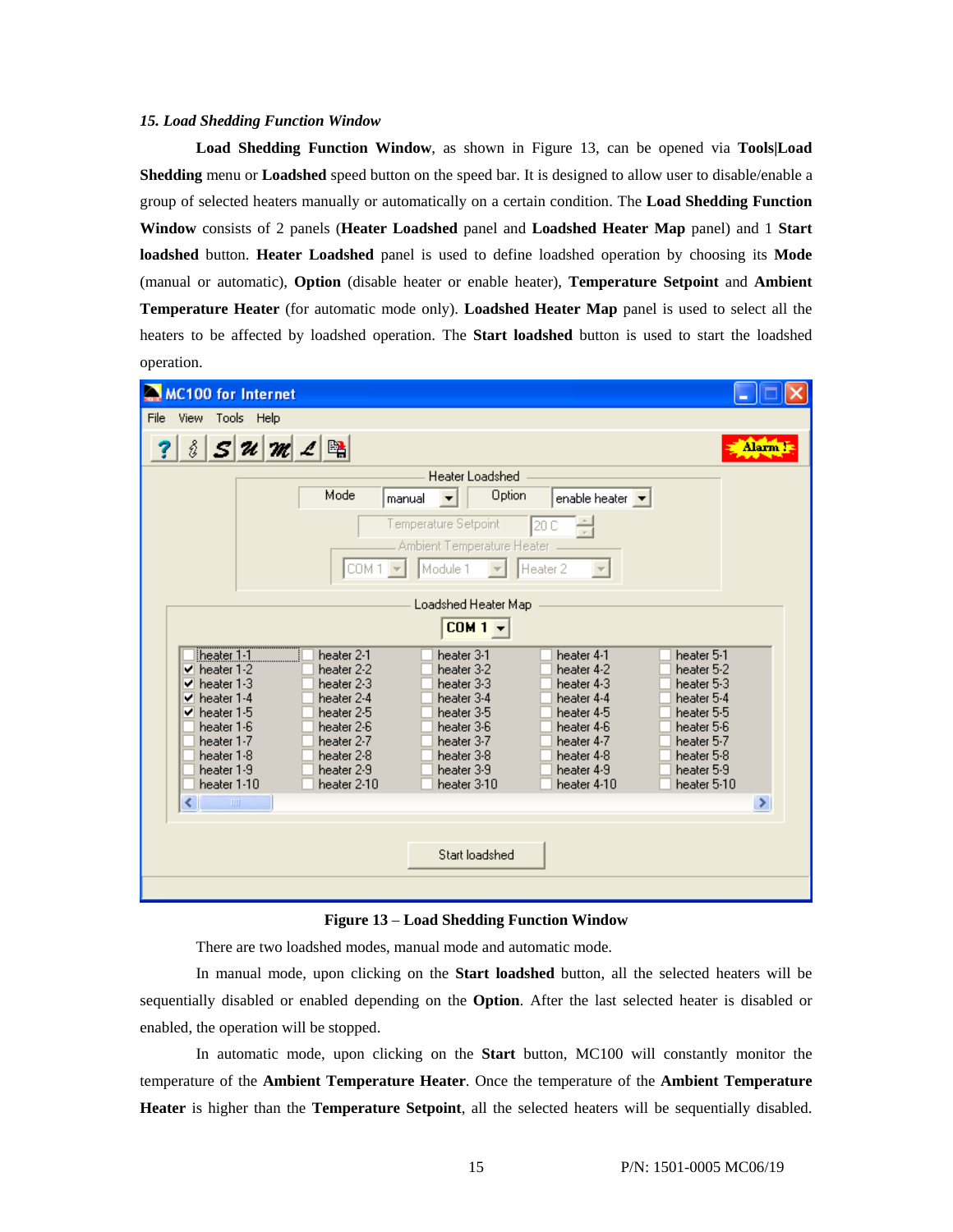Unless stopped by user, the automatic loadshed operation will continue. Should the above condition become true again, another round of disabling heater will be automatically started.

To perform **Loadshed** operation, one must follow these procedures:

(1) Define the loadshed mode by using the **Mode** drop-down edit box on the **Heater Loadshed** panel.

(2) Define the loadshed option by using the **Option** drop-down edit box on the **Heater Loadshed** panel.

(3) If it's automatic mode, define the loadshed setpoint by using the **Temperature Setpoint** edit box on the **Heater Loadshed** panel. Also, select the ambient temperature heater by using the **Ambient Temperature Heater** selector.

(4) Select the desired loadshed heater by choosing the correct com port and checking the heater box on the **Loadshed Heater Map** panel.

(5) Start the loadshed operation by clicking on the **Start loadshed** button.

(6) If the loadshed operation has been started, a progress bar will appear and the word "Start loadshed" on the **Start loadshed** button will be changed to "Stop loadshed".

(7) An ongoing loadshed operation can be manually stopped by clicking on **Stop loadshed** button.

(8) Save the configuration. This will continue the automatic loadshed operation even if the MC100 is exited and re-launched.

#### *16. Copy Heater/Module Function Window (master mode only)*

**Copy Heater/Module Function Window**, as shown in Figure 14, can be opened via **Tools|Copy Heater/Module** menu. It is designed to allow user to copy all the setpoints and setups from one heater/module to another heater/module. The **Copy Heater/Module Function Window** consists of 3 panels (**Option**, **Source Heater/Module**, and **Destination Heater/Module** panel) and 1 **Start** button.

**Copy Heater/Module** operation can't be started unless the following conditions are met:

(1) The source heater/module and destination heater/module share the same protocol.

(2) The source and destination have different heater address or module number.

(3) Both the source and destination heaters/modules are communicating with MC100.

(4) Module to module copying is not between 2 modules with MasterTrace protocol.

(5) If it is module to module copying, both the source and destination modules must have the same numbers of heater, i.e., MS1 to MS1, MS5 to MS5, and MS10 to MS10.

To start a **Copy Heater/Module** operation, one must follow these procedures:

(1) Define the copying option by clicking on the desired radio button on the **Option** panel.

(2) Select the desired source heater/module by using the **Source Heater/Module** selector.

(3) Select the desired destination heater/module by using the **Destination Heater/Module** selector.

(4) Start the copying operation by clicking on the **Start** button.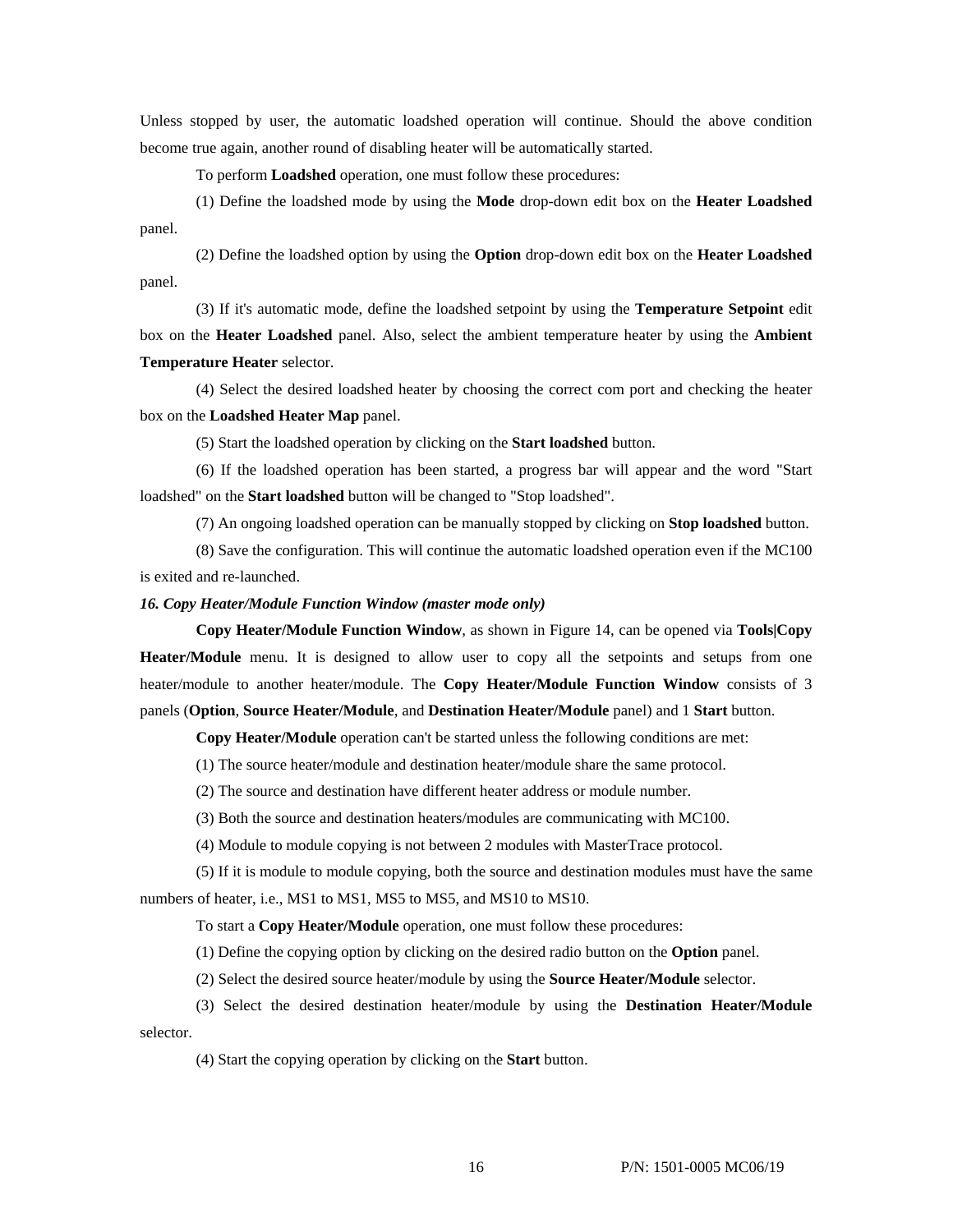(5) If the copying operation has been indeed started, a progress bar will appear and the word "Start" on the **Start** button will be changed to "Stop".

(6) Unless the copying operation is manually stopped by clicking on the **Stop** button, it will continue until the last parameter is copied.

| <b>MC100 for Internet</b>                                                                                                                    |         |
|----------------------------------------------------------------------------------------------------------------------------------------------|---------|
| File View Tools Help                                                                                                                         |         |
| $8 S $ $\mathcal{U}$ $ \mathcal{M} $ $\mathcal{L} $ $\mathbb{B}$<br>?                                                                        | Alarm ! |
| Option<br>C Copy from heater to heater<br>Copy from module to module                                                                         |         |
| Source Heater/Module<br>[COM1]<br>Heater 1<br>Module 1<br>ᆋ<br>◥                                                                             |         |
| Destination Heater/Module<br>$\boxed{\text{COM1} \cdot \text{ }}$<br>Module 1<br>Heater 1<br>$\blacktriangledown$<br>$\vert \bm{\tau} \vert$ |         |
| Start                                                                                                                                        |         |

#### **Figure 14** – **Copy Heater/Module Function Window**

Upon successful completion of **Copy Heater/Module** operation, these effects occur:

(1) If it is heater to heater copying, all the setpoints of the source heater will be copied to the destination heater. The copied setpoints are: heater enabled, heater setpoint, low & high temperature alarms, low & high current alarms, high current trips, power limit, ground fault trip, ground fault alarm, tracecheck cycle time, tracecheck htr on time, heater voltage, heater name, master override, proportional control, deadband, heater fail-safe state, manual heater, low & high voltage alarms, and soft start time.

(2) If it is module to module copying, all heaters' setpoints on the source module will be copied to all heaters on the destination module. The copied heaters' setpoints are: heater enabled, heater setpoint, low & high temperature alarms, low & high current alarms, high current trips, power limit, ground fault trip, ground fault alarm, tracecheck cycle time, tracecheck htr on time, heater voltage, heater name, master override, proportional control, deadband, heater fail-safe state, manual heater, low & high voltage alarms, and soft start time. Plus, all the module setups on the source module will be copied to the destination module. The copied module setups are: number of ambient sensing heaters, baud rate of serial port 1, baud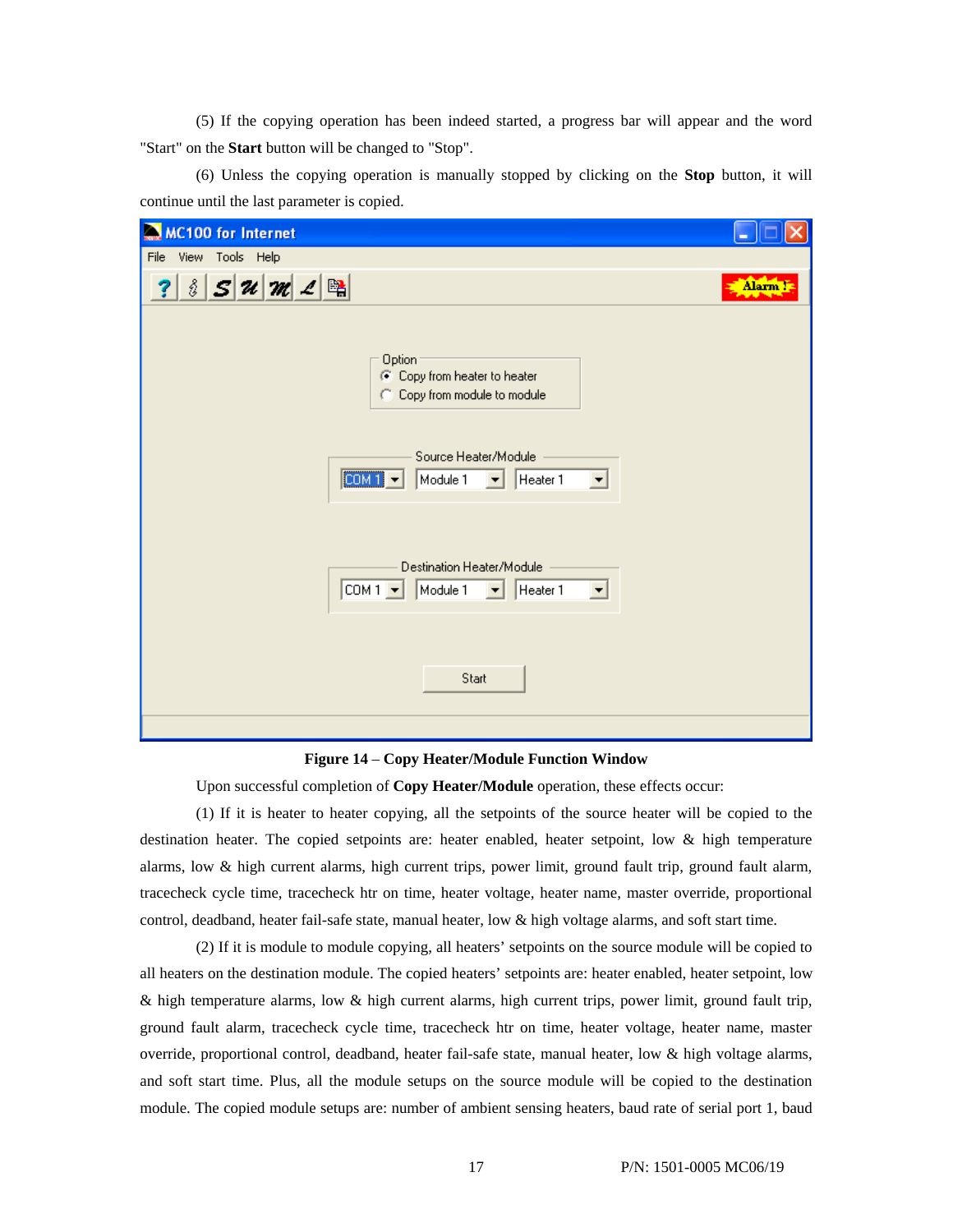rate of serial port 2, alarm light mode, alarm contact mode, RTD definition, cost per kWh, stagger start, thermocouple type, manual alarm, gf test, and heat trace option.

## *17. Setpoint List Function Window*

**Setpoint List Function Window**, as shown in Figure 15, can be opened via **Tools|Setpoint List**  menu. It is designed to record some major setpoints such as heater enable, temperature setpoint, low temperature alarm and high temperature alarm of any selected heater. All the recorded setpoints will be saved in a file named **mcsplist.txt** in the **Log** sub-directory. If the file **mcsplist.txt** exists before, it will be renamed to **mcsplistMM-DD-YY.txt**, where **MM** is the month, **DD** is the day and **YY** is the year.

| MC100 for Internet                                                                                                                                                                                                                                                                                                                                                                                                                                                                                                                                                                                                                                                                                                                                                                                          |
|-------------------------------------------------------------------------------------------------------------------------------------------------------------------------------------------------------------------------------------------------------------------------------------------------------------------------------------------------------------------------------------------------------------------------------------------------------------------------------------------------------------------------------------------------------------------------------------------------------------------------------------------------------------------------------------------------------------------------------------------------------------------------------------------------------------|
| File View Tools Help                                                                                                                                                                                                                                                                                                                                                                                                                                                                                                                                                                                                                                                                                                                                                                                        |
| $\frac{3}{2}$ S u m $2$ $\mathbb{B}$                                                                                                                                                                                                                                                                                                                                                                                                                                                                                                                                                                                                                                                                                                                                                                        |
| Setpoint List Heater Map<br>[CDM1]<br>heater 1-1<br>heater 2-1<br>heater 5-1<br>heater 3-1<br>heater 4-1<br>heater 1-2<br>heater 2-2<br>heater 3-2<br>heater 4-2<br>heater 5-2<br>heater 1-3<br>heater 2-3<br>heater 3-3<br>heater 4-3<br>heater 5-3<br>heater 1-4<br>heater 2-4<br>heater 3-4<br>heater 4-4<br>heater 5-4<br>heater 1-5<br>heater 2-5<br>heater 3-5<br>heater 4-5<br>heater 5-5<br>heater 1-6<br>heater 2-6<br>heater 3-6<br>heater 4-6<br>heater 5-6<br>heater 1-7<br>heater 2-7<br>heater 3-7<br>heater 4-7<br>heater 5-7<br>heater 1-8<br>heater 2-8<br>heater 3-8<br>heater 4-8<br>heater 5-8<br>heater 1-9<br>heater 2-9<br>heater 3-9<br>heater 4-9<br>heater 5-9<br>heater 1-10<br>heater 2-10<br>heater 3-10<br>heater 4-10<br>heater 5-10<br>$\rm HII$<br>×<br>∢<br>Start logging |

**Figure 15** – **Setpoint List Function Window** 

The **Setpoint List Function Window** consists of a **Setpoint List Heater Map** panel and a **Start logging** button.

To perform **Setpoint List** operation, one must follow these procedures:

(1) Select the desired logging heater by choosing the correct com port and checking the heater box on the **Setpoint List Heater Map** panel.

(2) Start the setpoint logging by clicking on the **Start logging** button.

(3) If the logging operation has been indeed started, a progress bar will appear and the word "Start logging" on the **Start logging** button will be changed to "Stop logging".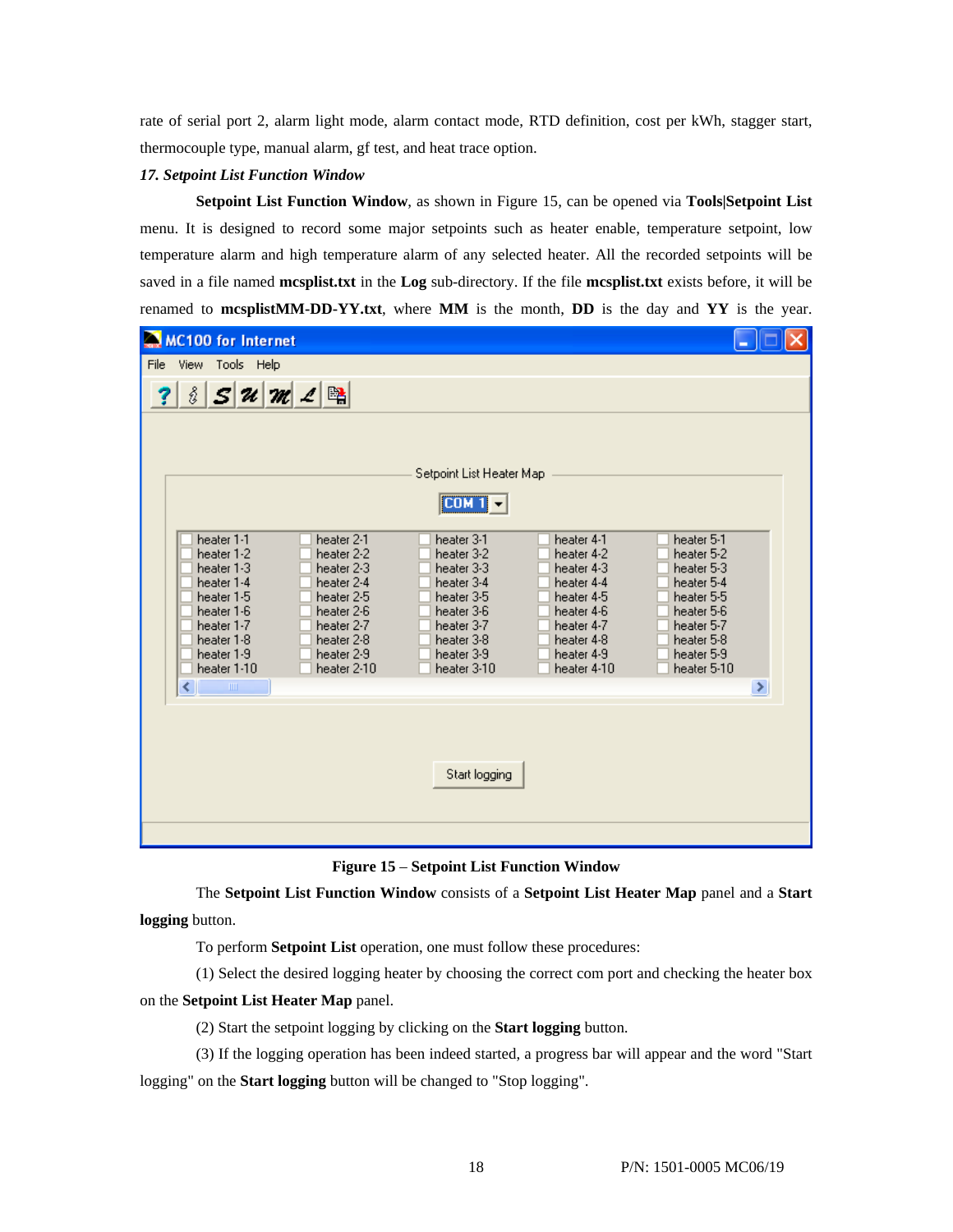(4) Unless the logging operation is manually stopped by clicking on the **Stop logging** button, it will continue until the last heater is logged.

#### *18. Alarm History Function Window*

**Alarm History Function Window**, as shown in Figure 16, can be opened via **Tools|Alarm History** menu. It is designed to selectively record on/off status of system alarms. All the recorded alarm information will be saved in a file named **mcalarm.txt** in the **Log** sub-directory. If the size of the file is too big to add more alarm information, a new **mcalarm.txt** will be created and the old file will be renamed to **mcalarmMM**-**DD**-**YY**.**txt**, where **MM** is the month, **DD** is the day and **YY** is the year.

| MC100 for Internet                  |               |                                                                                                                          |            |        |  |
|-------------------------------------|---------------|--------------------------------------------------------------------------------------------------------------------------|------------|--------|--|
| File View Tools Help                |               |                                                                                                                          |            |        |  |
| ? $35u$ $m$ $2$ $n$                 |               |                                                                                                                          |            |        |  |
|                                     |               | <b>Alarm History</b><br>Log Option<br>$\overline{\blacktriangledown}$ alarm on $\overline{\blacktriangledown}$ alarm off |            |        |  |
| Time<br>Date                        | Port Heater # | Heater Name                                                                                                              | Alarm Type | On/Off |  |
|                                     |               |                                                                                                                          |            |        |  |
|                                     |               |                                                                                                                          |            |        |  |
|                                     |               |                                                                                                                          |            |        |  |
|                                     |               |                                                                                                                          |            |        |  |
|                                     |               |                                                                                                                          |            |        |  |
|                                     |               |                                                                                                                          |            |        |  |
|                                     |               |                                                                                                                          |            |        |  |
|                                     |               |                                                                                                                          |            |        |  |
| $08 \times 30 \times 12$ 15:51:02 1 | $ 1 - 1 $     | NONAME                                                                                                                   | High temp  | of f   |  |
| $08 \times 30 \times 12$ 15:51:17 1 | $1 - 1$       | NONAME                                                                                                                   | High temp  | on     |  |
|                                     |               |                                                                                                                          |            |        |  |
|                                     |               | Stop logging                                                                                                             |            |        |  |
|                                     |               |                                                                                                                          |            |        |  |

**Figure 16** – **Alarm History Function Window** 

The **Alarm History Function Window** consists of a **Log Option** panel, an **Alarm History Table** and a **Start logging** button. The **Alarm History Table** displays 15 most recently recorded alarms information in a format of Date, Time, Port, Heater #, Heater Name, Alarm Type and On/Off.

To setup an **Alarm History** Logging operation, one must follow these procedures:

(1) Select logging options by checking the **alarm on** and **alarm off** check boxes on the **Log Option** panel.

(2) Start the logging by clicking on the **Start logging** button.

(3) If the logging operation has been started, a progress bar will appear and the word "Start logging" on the **Start logging** button will be changed to "Stop logging".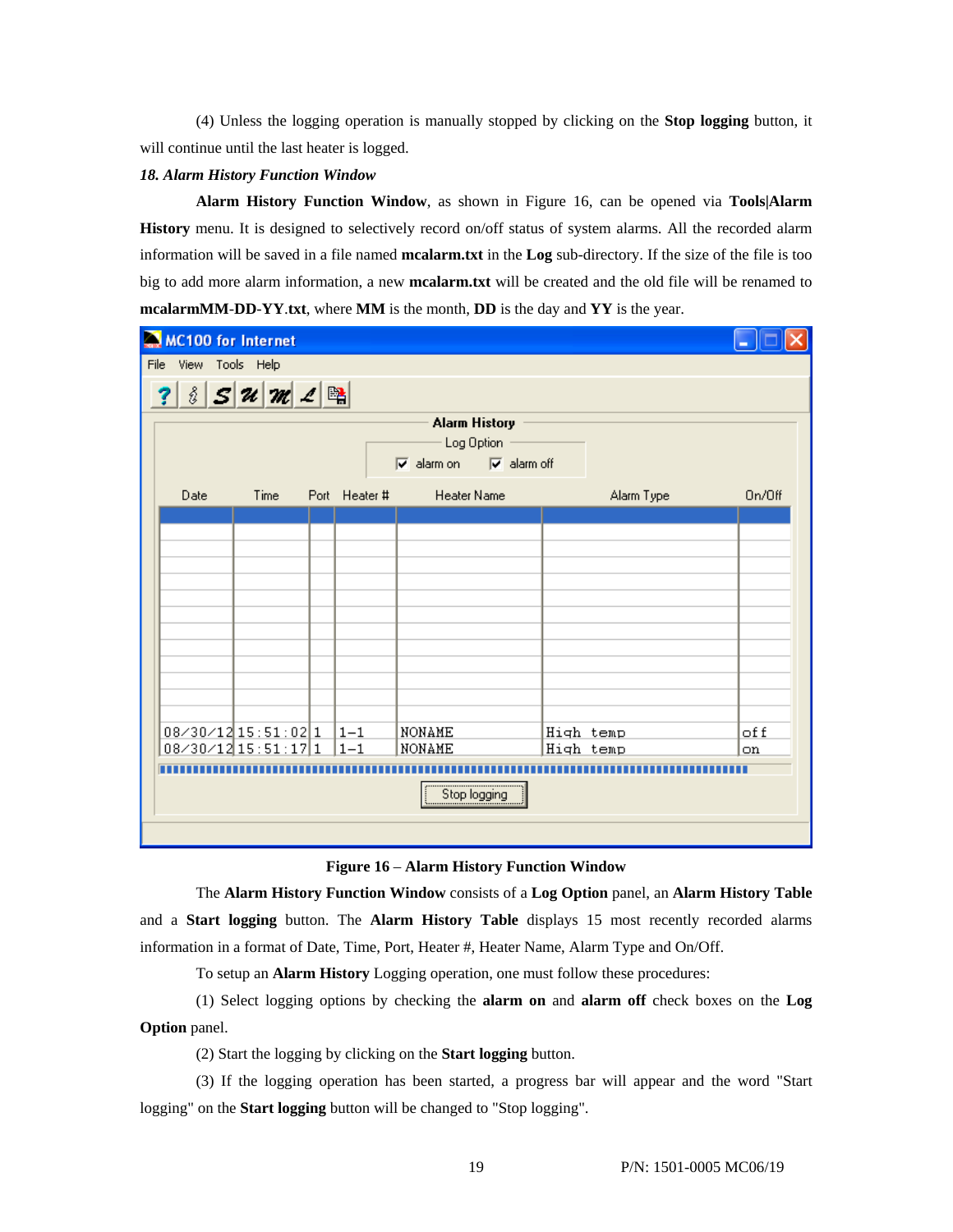(4) Once the logging has been started, it will continue until it's manually stopped by clicking on the **Stop logging** button.

(5) Save the configuration. This will continue the logging operation even if the MC100 is exited and re-launched.

#### *19. Backup/Restore Function Window*

**Backup/Restore Function Window**, as shown in Figure 17, can be opened via **Tools|Backup/Restore** menu. It is designed to backup/restore all the setpoints and setups of a group of selected heaters into/from files. Each selected heater will have its own setpoint backup file saved in the **Config** sub-directory. For a heater with Modbus Protocol, its data file is named as **mcP**-**M**-**Hsp.txt**, where **P** is the port number, **M** is the module number and **H** is the heater number. For a heater with MasterTrace Protocol, its data file is named as **mcP**-**Hsp.txt**, where **P** is the port number and **H** is the heater address. If the backup file exists before, a new backup file will be created and the old one will be renamed to **mcP-M-Hsp.bak** or **mcP-Hsp.bak**.

| MC100 for Internet                                                                                                                                                                                                                                                                                                                  |                                                                                                                                                                                                                                                                                                                                                                                                                            |                                                                                                                                                               |
|-------------------------------------------------------------------------------------------------------------------------------------------------------------------------------------------------------------------------------------------------------------------------------------------------------------------------------------|----------------------------------------------------------------------------------------------------------------------------------------------------------------------------------------------------------------------------------------------------------------------------------------------------------------------------------------------------------------------------------------------------------------------------|---------------------------------------------------------------------------------------------------------------------------------------------------------------|
| View Tools Help<br>File                                                                                                                                                                                                                                                                                                             |                                                                                                                                                                                                                                                                                                                                                                                                                            |                                                                                                                                                               |
| $ \mathcal{S} \mathcal{U} \mathcal{M} \mathcal{L} \mathbb{B}$<br>s.                                                                                                                                                                                                                                                                 |                                                                                                                                                                                                                                                                                                                                                                                                                            |                                                                                                                                                               |
| heater 1-1<br>heater 2-1<br>heater 1-2<br>heater 2-2<br>heater 2-3<br>heater 1-3<br>heater 1-4<br>heater 2-4<br>heater 2-5<br>heater 1-5<br>heater 1-6<br>heater 2-6<br>heater 1-7<br>heater 2-7<br>heater 1-8<br>heater 2-8<br>heater 1-9<br>heater 2-9<br>heater 1-10<br>heater 2-10<br>$\left\vert \cdot \right\vert$<br>$\;$ HH | Option<br>Backup heater setpoints into a file<br>Œ<br><sup>C</sup> Restore heater setpoints from a file<br>Backup Heater Map<br>[CDM1]<br>heater 4-1<br>heater 3-1<br>heater 3-2<br>heater 4-2<br>heater 3-3<br>heater 4-3<br>heater 3-4<br>heater 4-4<br>heater 3-5<br>heater 4-5<br>heater 3-6<br>heater 4-6<br>heater 3-7<br>heater 4-7<br>heater 3-8<br>heater 4-8<br>heater 3-9<br>heater 4-9<br>heater 3-10<br>Start | heater 5-1<br>heater 5-2<br>heater 5-3<br>heater 5-4<br>heater 5-5<br>heater 5-6<br>heater 5-7<br>heater 5-8<br>heater 5-9<br>heater 4-10<br>heater 5-10<br>× |
|                                                                                                                                                                                                                                                                                                                                     |                                                                                                                                                                                                                                                                                                                                                                                                                            |                                                                                                                                                               |

**Figure 17** – **Backup/restore Function Window** 

The **Backup/Restore Function Window** consists of 2 panels (**Option** panel and **Backup/Restore Heater Map** panel) and 1 **Start** button.

To perform **Backup/Restore** operation, one must follow these procedures:

(1) Select backup or restore operation by checking the radio buttons on the **Option** panel.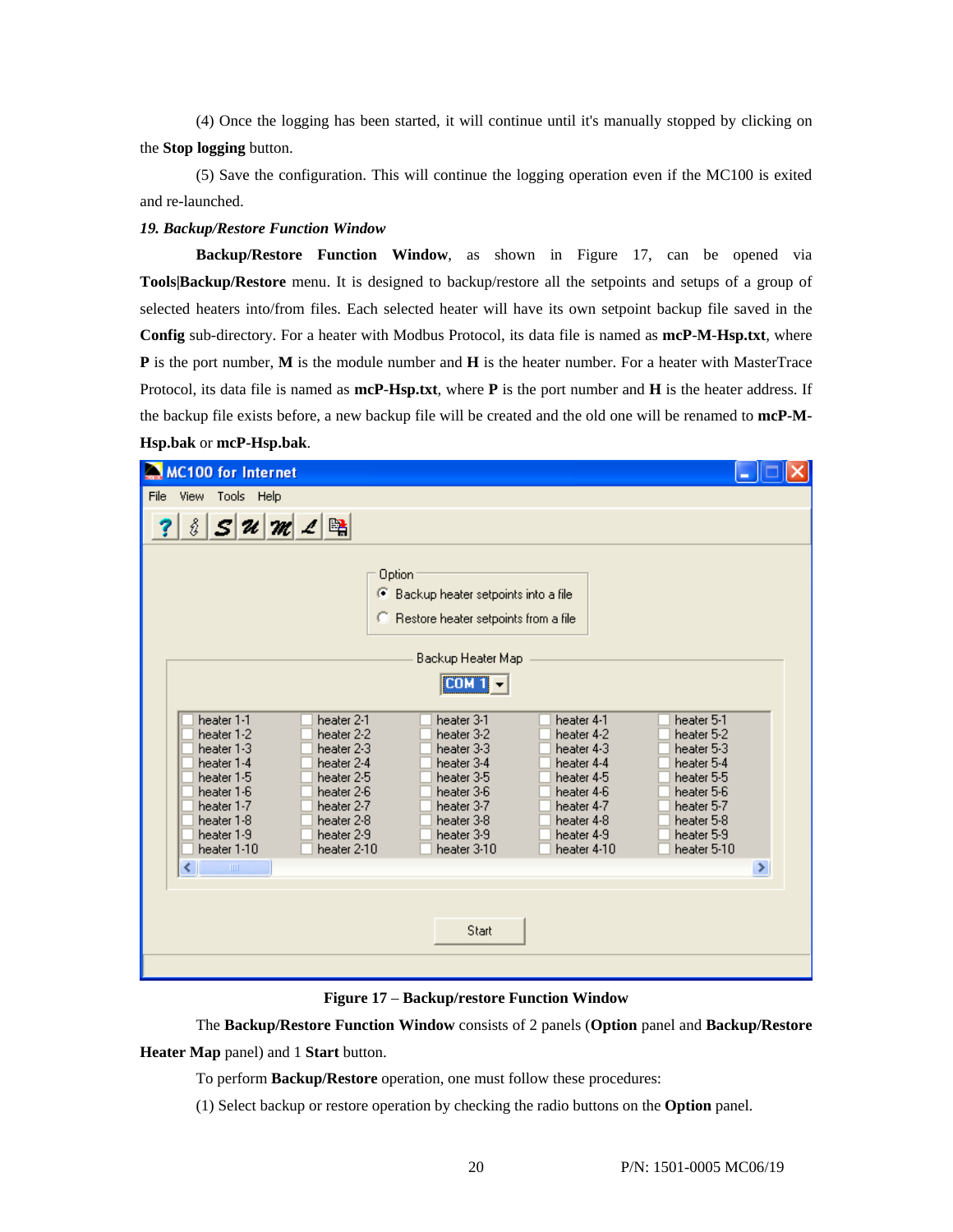(2) Select the desired heater by choosing the correct com port and checking the heater box on the **Backup/Restore Heater Map** panel.

(3) Start the operation by clicking on the **Start** button.

(4) If the operation has been indeed started, a progress bar will appear and the word "Start" on the **Start** button will be changed to "Stop".

(5) Unless the operation is manually stopped by clicking on the **Stop** button, it will continue till the last heater.

The backup file, **mcP**-**M**-**Hsp.txt** or **mcP**-**Hsp.txt**, consists of 40 rows of setpoint data. These 40 *sequential* data are: (1) number of ambient sensing heaters; (2) baud rate of serial port 1; (3) baud rate of serial port 2; (4) alarm light mode; (5) alarm contact mode; (6) RTD mode; (7) cost per kWh; (8) stagger start; (9) thermocouple type; (10) manual alarm; (11) gf test; (12) heat trace option; (13) heater enabled; (14) heater setpoint; (15) low temperature alarm; (16) high temperature alarm; (17) phase A low current alarm; (18) phase B low current alarm; (19) phase C low current alarm; (20) phase A high current alarm; (21) phase A high current trip; (22) phase B high current alarm; (23) phase B high current trip; (24) phase C high current alarm; (25) phase C high current trip; (26) ground fault trip; (27) ground fault alarm; (28) power limit; (29) tracecheck cycle time; (30) heater voltage; (31) low voltage alarm; (32) proportional control; (33) heater RTD failure action; (34) manual heater; (35) master override; (36) control dead-band; (37) soft start time; (38) high voltage alarm; (39) tracecheck heater on time; (40) heater name.

Data (1)  $\sim$  (12) are 12 module setups. Their values in all backup files of a common module must be kept the same.

The backup file is simply a text file which can be read and modified by *Notepad* or any text editors such *Microsoft Word*. Customers can change any of the above 40 setpoint data to their desired values by following these data formats, value ranges, and restrictions *strictly*.

#### *1) number of ambient sensing heaters*

Data format & range: 0, •••, 10, 11, •••, 20, 21, •••, and 30 for *0*, •••, *10*, *Master 1*, •••, *Master 10*, *Remote 1*, •••, and *Remote 10*, respectively.

Restrictions: Don't need to change the data value for MS2101, MS2102, or MS5 & MS10 modules with non-freeze protection firmware.

## *2) baud rates*

Data format & range: 0, 1, 2, 3, and 4 for *600*, *1200*, *2400*, *4800*, and *9600*, respectively.

Restrictions: Don't need to change the data value of serial port 2's baud rate for either MS2101 or MS2102 modules. This is because, currently, both MS2101 and MS2102 modules don't have a second serial port on board.

#### *3) alarm light mode*

Data format & range: 0, 1, 2, and 3 for *alarm on*, *alarm off*, *alarm flash on* and *alarm flash off*, respectively.

Restrictions: none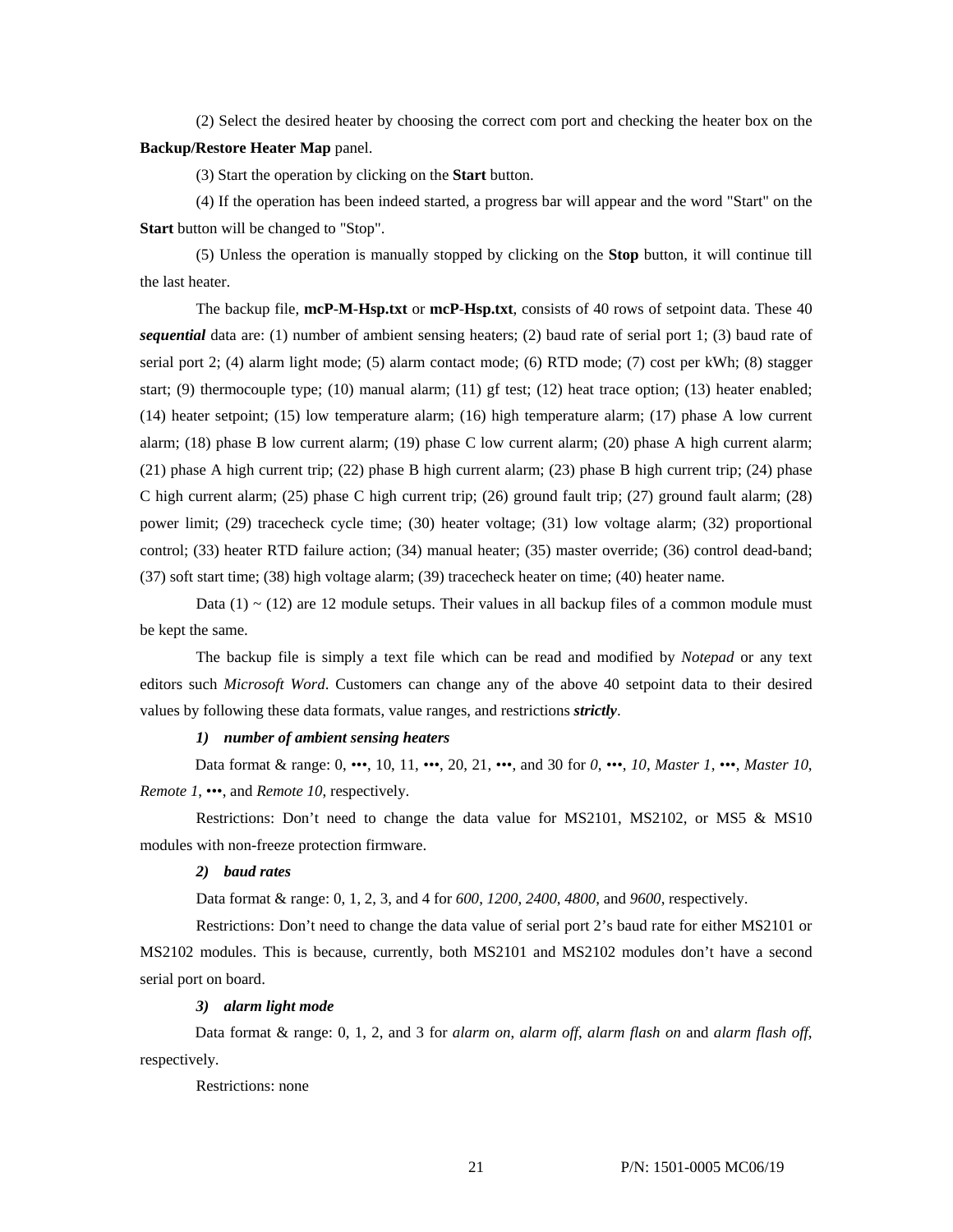## *4) alarm contact mode*

Data format & range: 0, 1, 2, and 3 for *MECH:NO SS:NO*, *MECH:NO SS:NC*, *MECH:NC SS:NO*, and *MECH:NC SS:NC*, respectively.

Restrictions: none

#### *5) RTD mode*

Data format & range: 0, 1, 2, 3, 4 and 5 for *2 RTDs backup*, *2 RTDs averaged*, *2 RTDs highest*, *2 RTDs lowest*, *RTD B HT cutoff*, and *1 RTD*, respectively.

Restrictions: Don't need to change the data value for modules with single RTD per heater.

**6)** *cost per kWh*

Data format & range: 1, 2, •••, 49, and 50 for *\$0.01, \$0.02, •••, \$0.49*, and *\$0.50 per kWh*, respectively.

Restrictions: none

**7)** *stagger start*

Data format & range: 0 and 1 for *off* and *on*.

Restrictions: none

## **8)** *thermocouple type*

Data format & range: 0 and 1 for *J type* and *k type*.

Restrictions: Don't need to change the data value for RTD-based modules.

#### **9)** *manual alarm and manual heater*

Data format & range: 0, 1, •••, 24, and 25 for *disabled*, *on for 1 hour*, •••, *on for 24 hours*, and *on continuously*.

Restrictions: none.

**10)** *gf test*

Data format & range: 0, 1, •••, 24, and 25 for *disabled*, *1 hour*, •••, *24 hours*, and *test now*, respectively.

Restrictions: Don't need to change the data value for MS2101 or MS2102 modules.

## **11)** *heat trace option*

Data format & range: 0, 1, •••, 23, and 24 for *LT3*, *LT5*, *LT8*, *LT10*, *HLT3*, *HLT5*, *HLT8*, *HLT10*, *HLT12*, *HLT15*, *HLT18*, *HLT20*, *3BTV*, *5BTV*, *8BTV*, *10BTV*, *10QTVR*, *15QTVR*, *20QTVR*, *5XTV*, *10XTV*,

15XTV, *20XTV*, *user*, and *disabled*, respectively.

Restrictions: Don't need to change the data value for modules other than CM-2001.

## **12)** *heater enabled*

Data format & range: 0 and 1 for *no* and *yes*.

Restrictions: none

#### **13)** *heater setpoint*

Data format & range: 0, 10, •••, 4990, 5000, 5010, and 5020 for *0.0*, *1.0*, *•••*, *499.0*, *500.0°C*, *off*, and *none*, respectively.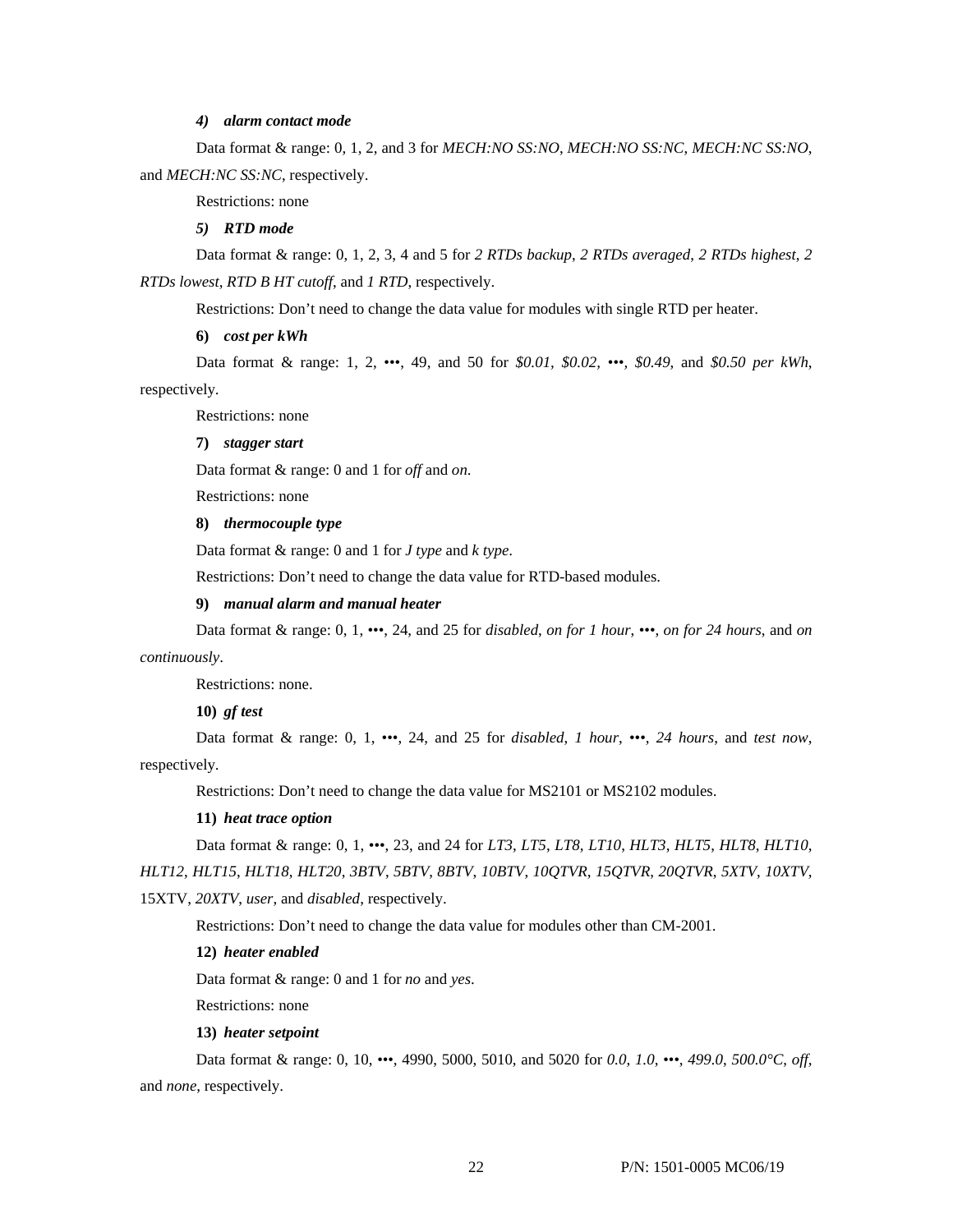Restrictions: none

#### **14)** *heater low and high temperature alarms*

Data format & range: 0, 10, •••, 4990, 5000, and 5010 for *0.0*, *1.0*, *•••, 499.0*, *500.0°C*, and *off*, respectively.

Restrictions: none

## **15)** *heater low and high current alarms, high current trips, power limit*

Data format & range: 50, 100, •••, 9950, 10000, and 10050 for *0.50*, *1.00*, *•••*, *99.50*, *100.00 Amp*,

and *off*, respectively.

Restrictions: none

## **16)** *heater ground fault current and trip alarms*

Data format & range: 10, 15, •••, 995, 1000, and 1005 for *10*, *15*, *•••, 995*, *1000 mA*, and *off*, respectively.

Restrictions: none

## **17)** *heater tracecheck cycle time*

Data format & range: 1, 2, •••, 23, 24, and 25 for *1*, *2*, *•••,23, 24 hours*, and *off*, respectively.

Restrictions: none

**18)** *heater voltage*

Data format & range: 1, 2, •••, 599, 600, and 601 for *1*, *2*, *•••, 599, 600 volt*, and *measured*, respectively.

Restrictions: data value 601 (measured) only applies to MS2101 & MS2102 modules with circuits at 300 V or less.

## **19)** *heater low and high voltage alarms*

Data format & range: 85, 86, •••, 299, 300, and 301 for *85*, *86*, *•••, 299, 300 volt*, and *off*, respectively.

Restrictions: Don't need to change the data value for a module which *heater voltage* isn't set to *measured*.

#### **20)** *heater proportional control***,** *RTD failure action,* **and** *master override*

Data format & range: 0 ~ 1 for *off* and *on*.

Restrictions: none

## **21)** *heater control dead-band*

Data format & range: 0, 10, •••, 490, and 500 for *0.0*, *1.0*, *•••, 49.0,* and *50.0°C*, respectively.

Restrictions: none

#### **22)** *heater soft start time*

Data format & range: 10, 11, •••, 998, 999, and 1000 for *10*, *11*, *•••, 998*, *999 seconds*, and *off*, respectively.

Restrictions: For MS2102, MS5, and MS10 modules, keep the data value as it is in the backup file. This is because *soft start time* only applies to the heater on MS2101.